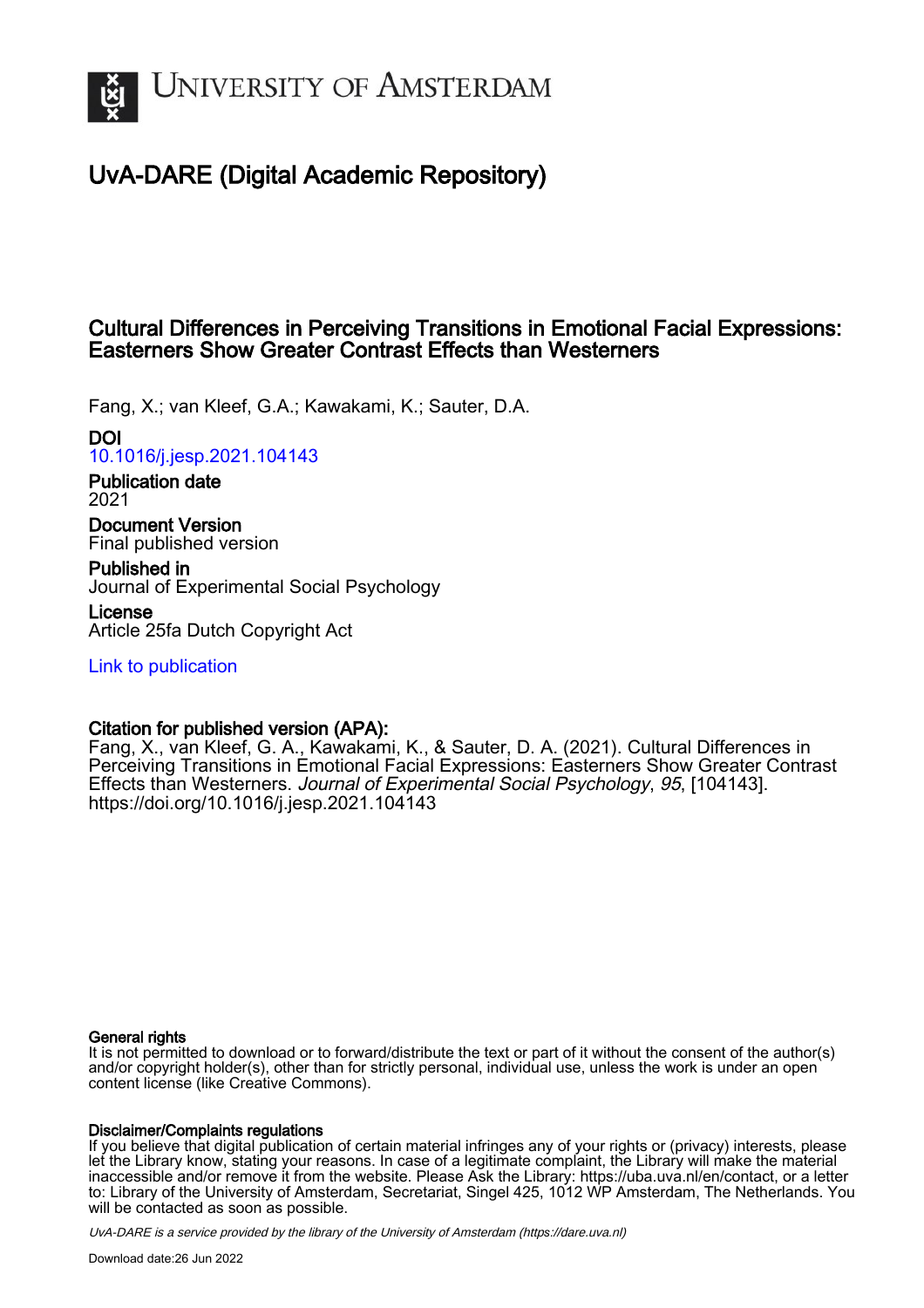Contents lists available at ScienceDirect



# Journal of Experimental Social Psychology

journal homepage: www.elsevier.com/locate/jesp



# Cultural differences in perceiving transitions in emotional facial expressions: Easterners show greater contrast effects than westerners  $\dot{\alpha}$

Xia Fang $^{\mathrm{a,b,*}},$  Gerben A. van Kleef $^{\mathrm{c}}$ , Kerry Kawakami $^{\mathrm{b}}$ , Disa A. Sauter $^{\mathrm{c}}$ 

<sup>a</sup> *Zhejiang University, China* 

ARTICLE INFO

Temporal emotional context

*Keywords:*  Emotional transitions

Culture

Smile

<sup>b</sup> *York University, Canada* 

<sup>c</sup> *University of Amsterdam, Netherlands* 

### ABSTRACT

Past research suggests that East Asians (Easterners) are more likely than North Americans and Western Europeans (Westerners) to incorporate information from *concurrent* affective contexts when judging facial expressions. The present research extends this literature by investigating the impact of *temporal* affective contexts on emotion perception. Specifically, two experiments tested the hypothesis that when judging smiles, Easterners are more likely than Westerners to be influenced by preceding facial expressions. In Experiment 1, participants from China and Canada judged the valence of low-intensity smiles that were preceded by expressions of anger or highintensity smiles. The results indicated that, compared to Canadian participants, Chinese perceivers were more influenced by preceding expressions, with larger differences in perceived valence of smiles preceded by different start emotions. Experiment 2 investigated whether this pattern of findings generalized to other Western populations and to other emotional transitions. Participants from China and the Netherlands judged the valence of (high- or low- intensity) smiles preceded by angry, fearful, or neutral expressions. Consistent with Experiment 1, Chinese participants' judgments of smiles were impacted more by the preceding expressions, a finding that was stable across emotions. Together, these findings demonstrate that Easterners, relative to Westerners, are influenced more by the preceding temporal emotional context when judging others' current smiling facial expressions.

With the development of technology and the internet, and with more international students, travelers, and migrants today than ever before, communities around the world are more and more connected. Crosscultural communication is therefore becoming increasingly important in modern society (Gudykunst et al., 1996; Kittler, Rygl, & Mackinnon, 2011). An important component of successful communication and harmonious social interactions is the accurate perception and understanding of other people's emotions based on their facial expressions (Freeman & Ambady, 2011; Niedenthal & Brauer, 2012; Van Kleef, 2009). The lion's share of emotion research to date has focused on the perception of static facial cues. Yet, in real life, facial expressions are embedded in contexts that provide additional information that can impact the interpretation of these facial cues. This contextual information may include bodily and vocal signals, social settings, and also preceding emotional expressions (e.g., Aviezer et al., 2008; Carroll &

Russell, 1996; De Gelder, 2006; Fang, Van Kleef, & Sauter, 2018; Russell  $&$  Fehr, 1987). Given that facial expressions in real life are typically dynamic, that is, changing over time (Krumhuber, Kappas, & Manstead, 2013), it is important to understand how transitions from one facial expression to another shape perceptions of emotions, and how culture impacts this process.

Previous research has shown that the influence of contextual information on the perception of emotional expressions, in general, varies across cultures. For example, East Asians (henceforth Easterners) attend to and are more influenced by contextual information than West Europeans or North Americans (henceforth Westerners) in affective judgments of emotional facial expressions (Masuda et al., 2008; Stanley, Zhang, Fung, & Isaacowitz, 2013). However, this line of research has focused exclusively on *concurrent* emotional contexts, in which contextual information is provided simultaneously with the target facial

https://doi.org/10.1016/j.jesp.2021.104143

Available online 5 April 2021 0022-1031/© 2021 Elsevier Inc. All rights reserved. Received 30 July 2020; Received in revised form 24 March 2021; Accepted 26 March 2021

 $\dot{\rm \star}$  This paper has been recommended for acceptance by Nicholas Rule.

<sup>\*</sup> Corresponding author at: Department of Psychology and Behavioral Sciences, Zhejiang University, 148 Tianmushan Road, Hangzhou, China.

*E-mail addresses:* emma.fang88@gmail.com (X. Fang), G.A.vanKleef@uva.nl (G.A. van Kleef), kawakami@yorku.ca (K. Kawakami), D.A.Sauter@uva.nl (D.A. Sauter).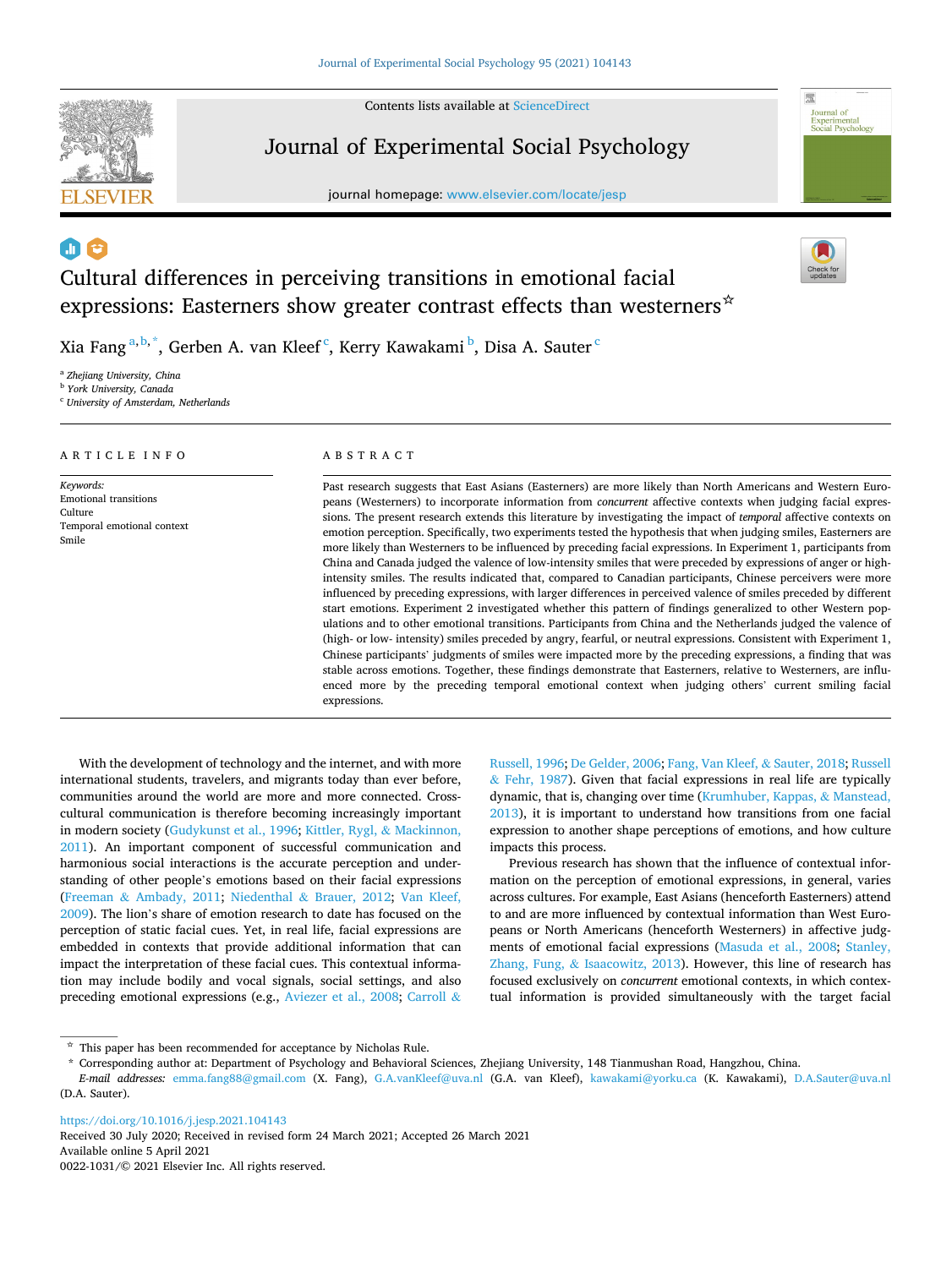expression, such as the expressions of others in the surrounding environment (Masuda et al., 2008). No study to date has examined cultural differences in the extent to which temporal emotional contexts impact judgments of facial expressions. In the present research, we investigated whether the perception of smiling expressions is impacted by preceding facial expressions of the same target and whether this influence is stronger in Easterners than Westerners.

To this end, we first review studies related to the influence of temporal emotional context on the perception of facial expressions. Then we move on to East-West differences in sensitivity to context, specifically targeting the effects of culture on perceptions of emotional facial expressions. Next, we present two cross-cultural experiments in which we examine Eastern and Western perceivers' affective ratings of smiles when preceded by negative vs. non-negative facial expressions on Asian and White faces. Finally, we discuss the potential implications of cultural differences in decoding changing facial expressions for crosscultural communication.

### **1. Perceiving changing facial expressions**

In an early study examining processes related to sequential emotion perception by Russell and Fehr (1987), participants were presented with two images of facial expressions in sequence and asked to make dimensional ratings (pleasure and arousal) and categorical judgments (angry, disgusted, surprised, etc.) about the emotions expressed in the image. The results demonstrated a contrast effect in which viewing the first facial expression shifted judgments of the second expression in the opposite direction. For example, a relatively neutral face was perceived as sad when presented after a happy face, but as happy when presented after a sad face. The authors proposed that because judgments of facial expressions are not only influenced by configurational features but also depend on how they compare with other expressions, the first facial expression can provide a frame of reference that anchors observers' judgments of subsequent expressions (see also Manstead, Wagner, & MacDonald, 1983; Russell & Lanius, 1984).

Following this initial investigation, researchers have found further evidence for contrast effects in the perception of facial expressions using the adaptation approach (Hsu & Young, 2004; Webster, Kaping, Mizokami, & Duhamel, 2004; Xu, Dayan, Lipkin, & Qian, 2008). In a typical adaptation paradigm related to facial expressions, an adapting expression is presented for a few seconds, and succeeded by a target expression after a delay. Participants need to make a judgment of the emotion shown in the test expression. For instance, presentation of a happy facial expression made a subsequent neutral expression look slightly angry (Webster et al., 2004). Similarly, exposure to a sad expression facilitated the subsequent recognition of a happy expression and vice versa (Hsu  $\&$ Young, 2004). These studies provide robust evidence that adapting to an initial facial expression shifts the perception of a subsequent expression in the opposite direction.

More recent research has investigated contrast effects in the perception of emotional expressions using dynamic facial cues Jellema, Pecchinenda, Palumbo, & Tan (2011). With the development of morphing techniques and software, experimenters can now create dynamic facial expressions that reflect the natural unfolding of expressions by gradually morphing one emotional expression into another (Ambadar, Schooler, & Cohn, 2005; Sacharin, Sander, & Scherer, 2012; Sato & Yoshikawa, 2004, Yoshikawa and Sato, 2008). Research using dynamic cues has demonstrated that initial emotional expressions can shift perceptions of subsequent expressions in the opposite direction. For example, in a study by Jellema, Pecchinenda, Palumbo, and Tan (2011), participants were presented with video clips showing morphs from a happy expression to a neutral expression or from an angry expression to a neutral expression. Participants were asked to judge the expression in the last frame of the clip. The results revealed a significant effect of temporal emotional contexts, with the neutral faces being judged as more angry (and less happy) when preceded by happy as compared to

angry faces. Such contrast effects have also been found in judgments of subtle emotional expressions ( Palumbo & Jellema, 2013).

Together, despite differences in methodologies (either sequential presentation of static emotional expressions or morphs changing from one emotion to another), past research has consistently shown that viewing an initial facial expression produces a contrast effect on affective judgments of subsequent expression. Building on this work, we used morphed dynamic facial expressions to examine whether an emotional facial expression would be judged as more positive when preceded by negative as compared to non-negative expressions in the present research. More importantly, we extended this work by investigating how culture shapes the impact of temporal emotional contexts on the perception of facial expressions.

#### **2. Culture and context sensitivity**

It is well established that Westerners tend to have a more analytic pattern of attention, whereas Easterners have a more holistic pattern (Markus & Kitayama, 1991; for a review, see Nisbett, Peng, Choi, & Norenzayan, 2001). In particular, Westerners tend to perceive objects as discrete categories with defining attributes, whereas Easterners are more likely to perceive objects in terms of their relationships to other objects (Masuda & Nisbett, 2001; Nisbett & Masuda, 2003). As a result, individuals raised in Western cultures find it easier to isolate an object from its context and individuals raised in Eastern cultures tend to integrate the object within its surroundings (Masuda et al., 2008; Nisbett & Masuda, 2003).

These culturally divergent cognitive characteristics have been examined in a wide range of research domains (Masuda, 2017; Miyamoto, 2013; Varnum, Grossmann, Kitayama, & Nisbett, 2010), including visual object perception (Ji, Peng, & Nisbett, 2000; Kitayama, Duffy, Kawamura, & Larsen, 2003), person memory (Masuda & Nisbett, 2001), and causal attributions (Masuda & Kitayama, 2004; Miyamoto & Kitayama, 2002). For example, in a study by Masuda and Nisbett (2001), American and Japanese participants were presented with a video clip of an underwater world and were asked to describe the video. Whereas American participants generally focused on the central objects (the fish), Japanese participants included information about the context and the relationships among the objects (the pond, plants, animals, and fish). In a later surprise recognition test, Japanese participants' performance was facilitated when the fish were paired with the original contexts but was impaired when the fish were presented in new contexts. In contrast, for American participants, the context had a negligible impact on recognition accuracy. In a similar study (Masuda & Nisbett, 2006), Americans and East Asians were presented with still photographs or animated vignettes that involved changes in target object information (e.g., the target vehicle's color) or contextual information (e. g., the location of clouds). Whereas Americans were more sensitive to changes in target objects than contexts, East Asians were more sensitive to changes in contexts than target objects. Together, past findings provide consistent evidence that Easterners attend more to contextual information than do Westerners (Nisbett et al., 2001).

Cultural differences in context sensitivity have also been found in perceptual judgments of facial expressions of emotion. Masuda et al. (2008) presented both American and Japanese participants with cartoons depicting a person who was either happy, sad, angry, or neutral. In the image, the target person was surrounded by other people who either expressed the same emotion as the target person or a different emotion. The results showed that the emotional expressions of the social surroundings influenced Japanese, but not American, participants' judgments of the emotions of the focal person. For example, Japanese participants judged a target person with a happy expression as happier when surrounded by others who were happy compared to sad, whereas the social surroundings of the target person did not impact American participants. These differences in perceptual judgments reflect differences in attention, as evidenced by the fact that Japanese participants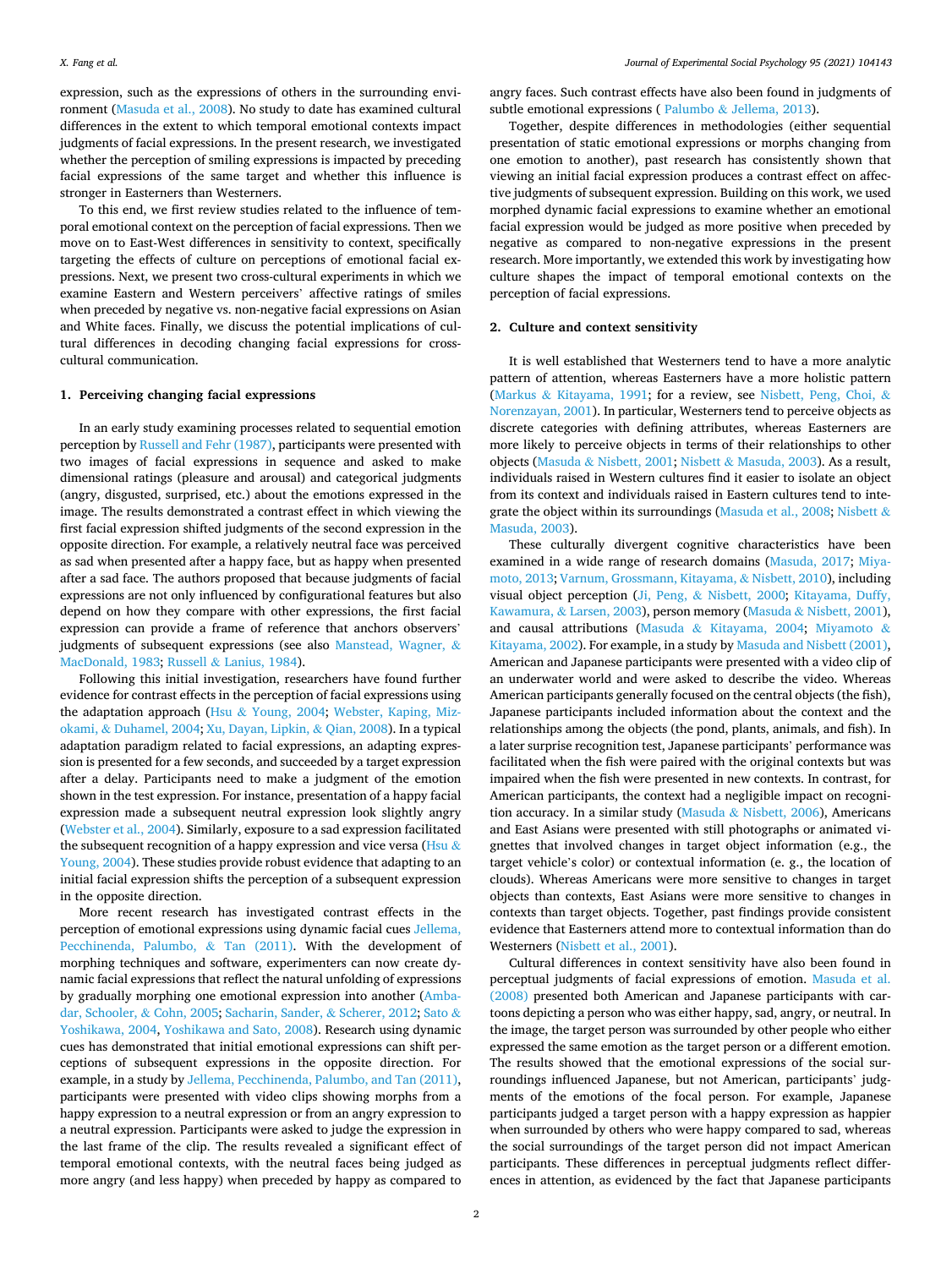attended more to the surrounding people than American participants. These findings suggest that when decoding emotional expressions, Easterners may attend to and be influenced more by concurrent visual information relating to the presence of others (Markus & Kitayama, 1991, 1994; Masuda, Wang, Ishii, & Ito, 2012).

Despite substantial evidence for cultural differences in sensitivity to concurrent contexts, only a few studies have examined whether Easterners are also more sensitive to temporal contexts than Westerners (Guo, Ji, Spina, & Zhang, 2012; Ji, Guo, Zhang, & Messervey, 2009; see Gao, 2016, for a review). In a study by Ji et al. (2009), Canadian and Chinese participants were asked to read a description of a theft, along with a list of behaviors that occurred in the past or the present. The results indicated that Chinese participants judge behaviors that have taken place in the past as more relevant than Canadians. Other research has demonstrated that Chinese and Chinese Canadians placed more monetary value on a past event than on an identical future event, whereas European Canadians attached more monetary value on an event in the future than in the past (Guo et al., 2012). In sum, like cultural differences found in sensitivity to concurrent contexts, the limited evidence indicates that Easterners may also be more sensitive to temporal contexts than Westerners. We thus expected that when judging final emotions in changing facial expressions, the start emotion may produce a larger contrast effect in Easterners compared to Westerners.

#### **3. Perceiving changing smiles across cultures**

Research by Ishii, Miyamoto, Mayama, and Niedenthal (2011) provides preliminarily evidence for the cultural differences in judgments of changing smiling expressions. In their experiment, participants were presented with clips of expressions in which the start emotion of either happiness or sadness changed to a neutral expression. Participants were instructed to indicate when the target no longer expressed the start emotion. Japanese participants judged the offset of smiles to occur earlier than American participants, but the two groups did not differ in their judgments of the offset of sad expressions. These findings suggest that cultural differences may exist in sensitivity to the disappearance of certain emotions, such as smiles, but they do not provide evidence on how temporal emotional expressions impact the perception of subsequent expressions. Although it is important to know whether certain cultures are more sensitive to the disappearance of early emotions, how participants from different cultures may be differentially influenced by these early emotions when interpreting subsequent emotions is currently unknown. In the present research, we therefore investigated the perception of final smiling expressions that changed from different start emotions that were either positive, negative, or neutral.

The decision to focus on the perception of smiling expressions was based on several considerations. First, the smile is a ubiquitous facial expression in daily life (Calvo, Gutiérrez-García, Fernández-Martín, & Nummenmaa, 2014). Although it is a simple and highly recognizable expression (Ekman, 2003; Sauter, 2010), the smile can be interpreted in many ways and its meaning is often ambiguous (Hess, Beaupré,  $\&$ Cheung, 2002; Niedenthal, Mermillod, Maringer, & Hess, 2010; Rychlowska et al., 2017). A smile can communicate happiness, affiliative intent, or a person's social status. Although previous research has shown that different smile types (reward, affiliative, and dominant smiles) have different facial configurations, the accuracy of judging smile types based on facial configurations is low because participants often confuse affiliative with reward smiles (Rychlowska et al., 2017). This finding suggests that in order to interpret a given smile accurately, perceivers may need to take more contextual information into account. Furthermore, it has been noted that smiles may be used differently across cultures (Ekman, 1972; Ishii et al., 2011; Matsumoto & Kudoh, 1993; Rychlowska et al., 2015). For instance, smiles are used more often as a mask to cover expressers' negative feelings in Eastern than Western cultures (Ekman, 1972; Sun, 2010). A recent cross-cultural study on individuals' motives for smiling further suggests that people from

different cultures differ in why they smile. For example, whereas feelings related to social bonding were rated as more conducive to smiling for Westerners, feelings related to social hierarchies were judged by Easterners as more conducive to smiling (Rychlowska et al., 2015).

Overall, these studies suggest that smiles are ambiguous because of their association with multiple meanings and with different motives across cultures. An accurate interpretation of others' emotional expressions, especially positive ones, is important because they can play a key role in establishing social relationships and maintaining relationship satisfaction (Gable, Gonzaga, & Strachman, 2006; Gable, Reis, Impett, & Asher, 2004). It is thus important to gain more knowledge about processes related to perceiving smiles in Eastern and Western cultures.

#### **4. The current research**

The goal of the current research was to investigate the impact of temporal emotional contexts on the perception of smiling expressions across cultures. Specifically, the perceived valence of smiles that were preceded by different start emotions was examined in Easterners and Westerners across two experiments. In Experiment 1, participants from China and Canada were presented with Asian and White faces with smiles preceded by a positive or negative emotion. Because happiness is the only positive "basic" emotional expression (Ekman, 1972), we used clips of high-intensity smiles changing to low-intensity smiles to represent a transitioning process with positive start emotions. To represent a transitioning process with negative start emotions, clips of anger expressions changing to low-intensity smiles were used. In Experiment 2, to investigate the generalizability of our findings to other emotion transitions, we included clips of emotional expressions changing from a negative (anger and fear) or neutral expression to two types of smiles (low or high intensity). Furthermore, to examine whether the pattern of findings would extend to other populations, participants from a different region of China and from the Netherlands were presented with Asian and White faces depicting emotional transitions. In both experiments, the participants' task was to judge the valence (positivity and negativity) of the final facial expressions. Based on previous research (e.g., Jellema et al., 2011; Palumbo & Jellema, 2013), we expected contrast effects with final smiles being perceived as more positive when preceded by negative facial expressions than by non-negative (positive or neutral) facial expressions. More importantly, we expected that Easterners would be more influenced by preceding expressions than Westerners, with larger contrast effects for Easterners compared to Westerners. We report all measures, manipulations, and exclusions for the pilot studies and Experiments 1 and 2.

Our general expectation of contrast effects was based on robust evidence from previous research for such effects across a variety of stimuli, including changing facial expressions (see above). It is important to note, however, that there is also some evidence for assimilation effects. Specifically, Masuda et al. (2008, 2012) observed assimilation effects when participants were asked to judge the emotion of a target person surrounded by other people. That is, the expressions of the surrounding people shifted perceptions of the expression of the target person in the same direction. In the present research, however, our interest is in how people judge a target's final emotional expression against the background of his or her own preceding expression rather than in the context of concurrent expressions of others. Given that previous studies examining perceptions of such sequential (rather than concurrent) emotional expressions yielded robust evidence for contrast effects (e.g., Jellema et al., 2011; Palumbo & Jellema, 2013), we expected that a target's preceding expressions would produce a contrast effect on judgments of the target's final expression.

Finally, it is noteworthy that the focus of the current research is on the perceived positivity/negativity of the final smiling expressions rather than on the accuracy of recognition of smiling expressions. Although previous research has shown that perceivers are better at recognizing their own group's emotional facial expressions (e.g.,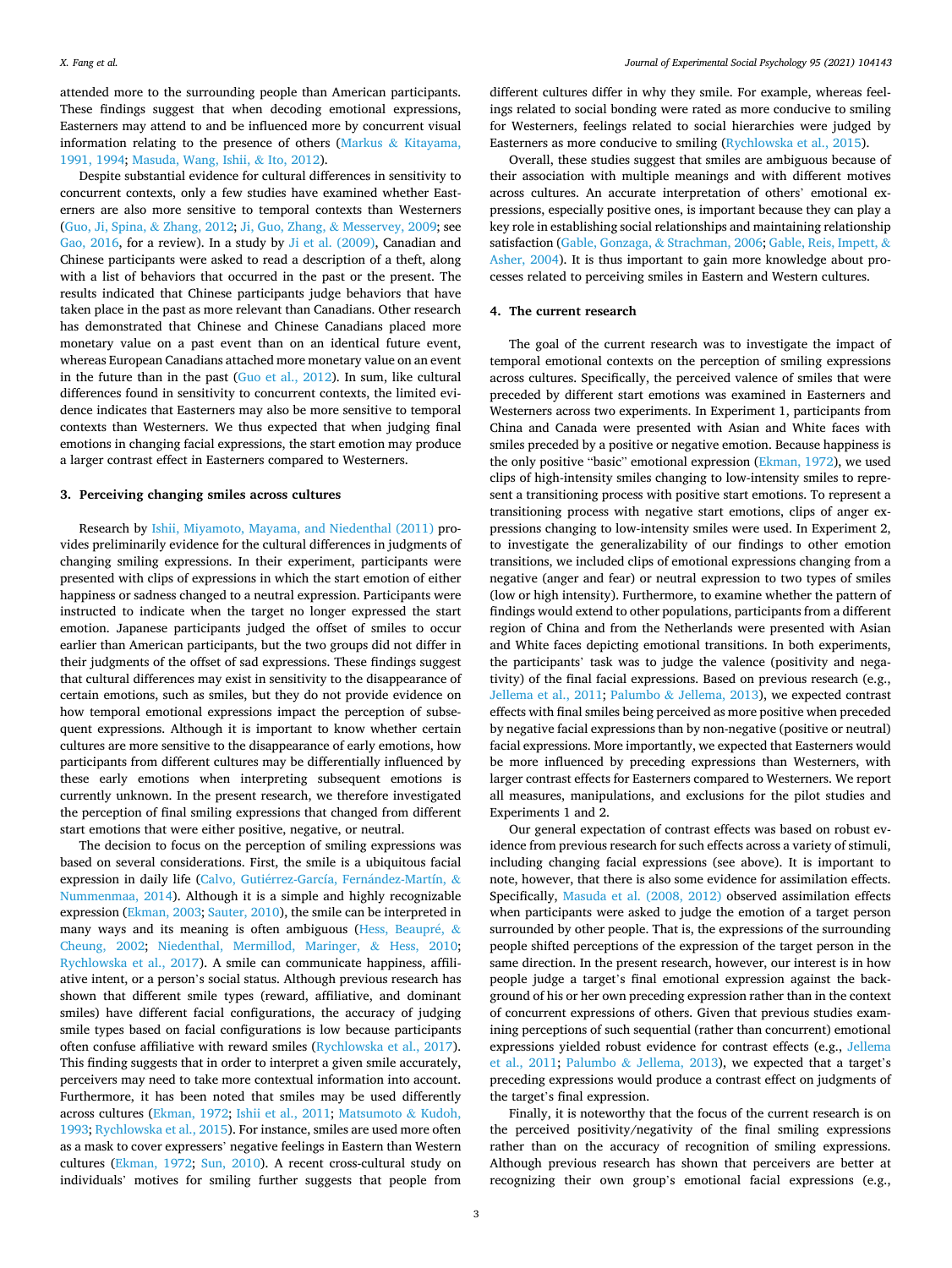Elfenbein & Ambady, 2002), such ingroup advantage might not be reflected in intensity judgments of positivity/negativity of facial expressions. That is, there is no evidence that positive facial expressions of ingroup (vs. outgroup) members are systematically judged as more positive or that negative facial expressions of ingroup (vs. outgroup) members are systematically judged as more negative. Therefore, we did not expect that the effect of start emotions on the perceived valence of the final smiling expressions would vary when judging expressions displayed by ingroup vs. outgroup members.

Given increasing cultural integration in which people from different countries are in constant interaction, being aware of how people from different cultures interpret facial expressions becomes imperative. In the present research, we move beyond static emotional expressions to consider how culture shapes perceptions of dynamic emotional transitions. This brings the science of emotion perception more in line with emotional expressions as they occur in real life. Moreover, we investigate affective evaluations of facial expressions, which may provide more important information than identification of facial expressions for certain emotional expressions or for expressions that occur in certain situations. For example, identifying both low-intensity and highintensity smiles as happiness seems less useful to ensure smooth interactions than accurately telling the intensity of smiling expressions.

### **5. Pilot study and creation of stimuli**

To create clips of changing facial expressions, we selected four Asian actors (two women, two men) from the Taiwan Facial Expression Image Database (TFEID; Chen & Yen, 2007) and four White actors (two women, two men) from the Amsterdam Dynamic Facial Expression Set (ADFES; Van der Schalk, Hawk, Fischer, & Doosje, 2011). For both databases, facial expressions were created based on the facial action coding system (FACS; Ekman, Friesen, & Hager, 2002). Because of the nature of the databases (static photographs of facial expressions in TFEID and movie clips of dynamic facial expressions in ADFES), static facial expressions of anger, fear, low-intensity happiness, high-intensity happiness, and neutral were chosen for each Asian actor, and video clips of dynamic expressions changing from neutral to anger, fear, and happiness were chosen for each White actor.

To match the perceived intensity of emotional expressions of the Asian and White actors, we conducted a pilot study with 20 White Dutch  $(M<sub>age</sub> = 23.71 \text{ years};$  6 men, 14 women) and 20 Asian Chinese (*M*age = 27.60 years; 12 men, 8 women) participants to select the frame of each ADFES stimulus that best matched the intensity of the corresponding Asian stimulus. We extracted 150 frames from each original clip of the White actors (ranging from 6 to 6.5 s) to form new stimulus sequences. The number of frames was computed by multiplying 24 fps (the common frame rates used in films) by 6.25 (the mean of 6 and 6.5). A photograph of one of the Asian facial expressions was presented on the left side of the screen, while the corresponding sequential White facial expressions were presented on the right side of the screen. Participants were asked to drag the slider bar underneath the clip to choose the frame that was most similar in terms of intensity to the Asian stimulus on the left side. Each comparison between Asian and White stimuli included two trials with different initial positions of the slider bar, one starting from the first frame of the clip and the other starting from the last frame of the clip. In total, each participant completed 32 trials (4 actor pairs  $\times$ 4 emotions [anger, fear, low-intensity smiles, high-intensity smiles]  $\times$  2 initial positions of the slider bar) in a random order.<sup>1</sup> An independent  $t$ test was used to compare Chinese and Dutch participants' selected frames for each pair of stimuli. No significant differences were found

between the two groups (Table S1). Therefore, the average frame across all participants was used to select the final stimulus for each White actor – resulting in sets of Asian and White facial expressions matched in terms of both activated action units (AUs; Ekman et al., 2002) and perceived intensity.

To examine whether the final facial stimuli were perceived similarly by Easterners and Westerners, we conducted a pilot study with 84 Asian Chinese ( $M<sub>ave</sub> = 20.46$  years; 41 men, 43 women) and 69 White Canadian  $(M<sub>age</sub> = 21.62; 26$  men, 43 women) participants. A sensitivity analysis using G\*Power (Faul, Erdfelder, Lang, & Buchner, 2007) showed that our final sample could detect an effect size of  $f = 0.229$  $(\eta_{\rm p}^2 = 0.050)$  for the effect of Participant Culture (power = 0.80,  $\alpha = 0.05$ ). Participants in the pilot study were asked to judge the perceived positivity ("*How positive does the person feel?*") and negativity ("*How negative does the person feel?*") of the five expressions (high-intensity smiles, low-intensity smiles, anger, fear, and neutral) from all eight actors. These measures were the same as in the main study. In accordance with the main analysis, a composite score was computed by taking the mean of both positivity and negativity (reverse-scored) items. We conducted a 5 (Emotion: Neutral, Anger, Fear, Low-intensity smiles, High-intensity smiles)  $\times$  2 (Target Ethnicity: Asian, White)  $\times$  2 (Participant Culture: Chinese, Canadian) mixed-design ANOVA on these composite scores, with Emotion and Target Ethnicity as within-subjects variables, and Participant Culture as a between-subjects variable. The results yielded no significant main effect of Participant Culture (see Table S2). However, the interaction of Participant Culture and Emotion was significant. To decompose this interaction, simple effect analyses related to each Emotion were conducted. Chinese and Canadian participants did not differ in their valence judgments of neutral, fear, lowintensity smiles, and high-intensity smile expressions (see Table S3). The only cultural difference found in ratings was related to anger, with Chinese participants rating anger as more positive than Canadian participants; we return to this point in the General Discussion. In sum, the pilot study demonstrated that Easterners and Westerners showed similar valence ratings of the static emotional expressions, with the exception of anger. Therefore, if larger contrast effects are found for Easterners as compared to Westerners, the results would be unlikely to be due to cultural differences in the perception of constituent static facial expressions. Instead, larger contrast effects for Easterners as compared to Westerners would be likely to reflect a stronger impact of temporal emotional contexts on Eastern as compared to Western perceivers.

We then used Fantamorph5 (http://www.fantamorph.com) to produce expressions that transitioned from one emotion to another emotion for each actor (see Fig. 1 for an illustration; examples of the stimuli are available at https://osf.io/96rb5/). Each morph consisted of 26 frames and was presented at the speed of 30 frames per second. This rate has been shown to adequately reflect natural changes in facial expressions (Ambadar et al., 2005; Sato & Yoshikawa, 2004). Based on the unfolding of natural emotional expressions, the exposure time of the first frame (start emotion) and last frame (final emotion) were extended to 600 ms (Hoffmann, Traue, Bachmayr, & Kessler, 2010). Each clip thus lasted for 2000 ms. We used this methodology to create 16 clips (8 actors  $\times$  2 start emotions [anger, high-intensity smiles]  $\times$  1 final emotion [low-intensity smiles]) for Experiment 1, and 48 clips (8 actors  $\times$  3 start emotions [anger, fear, neutral]  $\times$  2 final expressions [low-intensity smiles, highintensity smiles]) for Experiment 2.

#### **6. Experiment 1**

In Experiment 1, Chinese and Canadian participants were presented with Asian and White faces depicting emotional expressions changing from anger to low-intensity smiles or from high-intensity smiles to lowintensity smiles. The variation in start emotions allowed us to compare the effects of start emotions that differed in valence from the final emotion on the perceived valence of final emotional expressions. We expected a contrast effect in which low-intensity smiles would be

 $^{\rm 1}$  This pilot study was conducted together with another pilot study (see Fang, Sauter,  $\&$  Van Kleef, 2019), the purpose of which was to match the perceived intensity of various emotional expressions on Asian and White faces for use in future studies.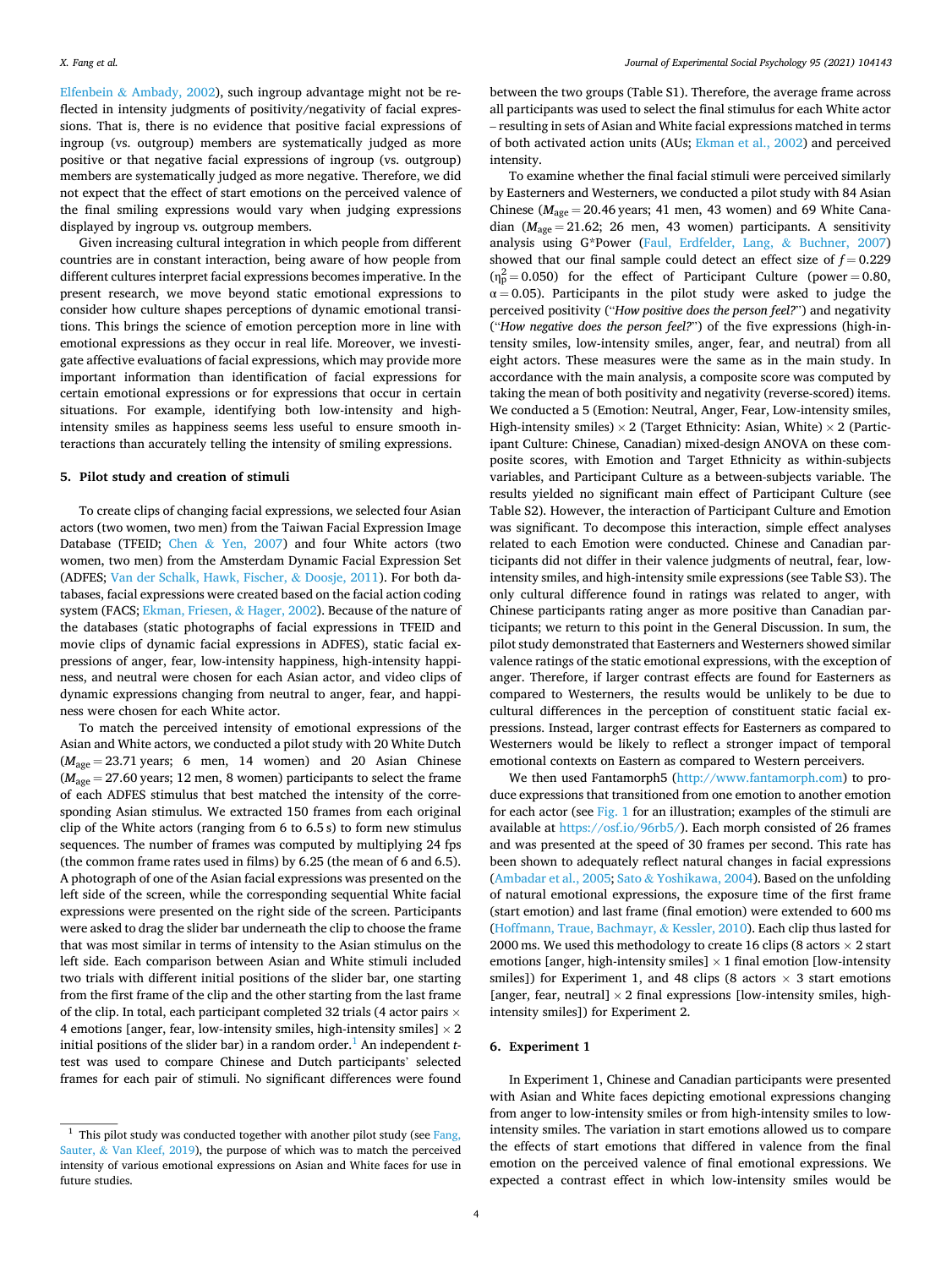

**Fig. 1.** Examples of facial expressions changing from (a) Anger to low-intensity smiles and (b) High-intensity smiles to low-intensity smiles.

perceived as more positive when preceded by expressions of anger than when preceded by high-intensity smiles, and moreover, that this effect would be more pronounced in Chinese than Canadian participants.

### *6.1. Methods*

#### *6.1.1. Participants and design*

To maximize power, we used a 2 (Start Emotion: Anger, Highintensity smiles)  $\times$  2 (Target Ethnicity: Asian, White)  $\times$  2 (Participant Culture: Chinese, Canadian) mixed design, with the first two factors varying within subjects, and only Participant Culture as a betweensubject factor (Maxwell & Delaney, 2004). Based on the sample sizes of other studies in this domain (Ishii et al., 2011; for a review, see Masuda, 2017), we sought to recruit 100 White Canadian and 100 Chinese participants. It was decided a priori to stop data collection at the end of the day on which we approached 100 participants (Simmons, Nelson, & Simonsohn, 2013). The final sample consisted of 103 White Canadian participants  $(M<sub>age</sub> = 19.74 \text{ years}, SD = 2.78; 55 \text{ men}, 48$ women) from a university in the province of Ontario in Canada and 97 Chinese participants  $(M_{\text{age}} = 20.45 \text{ years}, SD = 1.36; 50 \text{ men}, 47$ women) from a university in the province of Guizhou in China. Canadian participants received course credit and Chinese participants received approximately US \$1.50 (¥10) for participation. A sensitivity analysis using G\*Power (Faul et al., 2007) showed that our final sample could detect an effect size of  $f = 0.200 \, (\eta_p^2 = 0.038)$  for the critical Start Emotion  $\times$  Participant Culture interaction (power = 0.80,  $\alpha$  = 0.05).

#### *6.1.2. Stimuli and procedure*

The stimuli consisted of 16 clips of emotional transitions described in the pilot study, with eight actors (four Asian and four White) showing facial expressions changing from anger to low-intensity smiles and from high-intensity smiles to low-intensity smiles. The experiment was run in the laboratory with a custom-written PsychoPy program (Psychophysics software in Python; Peirce, 2007) on Windows 7 computers.

After participants provided informed consent, they proceeded to the study. Each trial started with a fixation cross displayed in the center of the screen for 500 ms, followed by a clip portraying an emotional

transition for 2000 ms. Participants were seated approximately 60 cm from the screen, and the photographs subtended 8°  $\times$  12° of their visual angle. Immediately following the clip, participants judged the valence of the *final expression* in terms of positivity ("*How positive does the person feel at the end of the clip?*") or negativity ("*How negative does the person feel at the end of the clip?*").<sup>2</sup> Compared to judging the intensity of happiness, looking at judgments on the valence dimension allows us to use two different types of ratings (here, positivity and negativity ratings), which could increase the power of the study by collecting repeated measurements. By contrast, if judgments on specific emotion categories were used, it would have been difficult to find both positive (e.g., happy) and negative (e.g., angry) words that fit all dynamic stimuli across experiments (e.g., judging on the intensity of anger is not so relevant when viewing emotional changes that does not involve anger at all). Participants were instructed to provide their response by moving a slider ranging from 0 (*not at all*) to 100 (*extremely*). The order of faces and judgments (positive versus negative) was randomized for each participant. Participants completed 4 practice trials, followed by 32 trials (16 clips  $\times$  2 judgments) divided into two blocks. Instructions were presented in English for the Canadian participants and translated into Mandarin for the Chinese participants by means of a standard translation/back-translation procedure.

### *6.2. Results and discussion*

We reverse-scored the negativity question and computed a composite score by taking the mean of both positivity and negativity items. Higher scores indicated greater perceived positivity. We conducted a 2 (Start Emotion: Anger, High-intensity smiles)  $\times$  2 (Target Ethnicity: Asian, White)  $\times$  2 (Participant Culture: Chinese, Canadian) mixed-design ANOVA on the composite scores, with Start Emotion and Target Ethnicity as within-subjects variables and Participant Culture as a

<sup>&</sup>lt;sup>2</sup> In addition to valence judgments, exploratory measures related to perceived authenticity and politeness were also included in Experiments 1 and 2. Details about these measures and results can be found in the Supplementary Materials.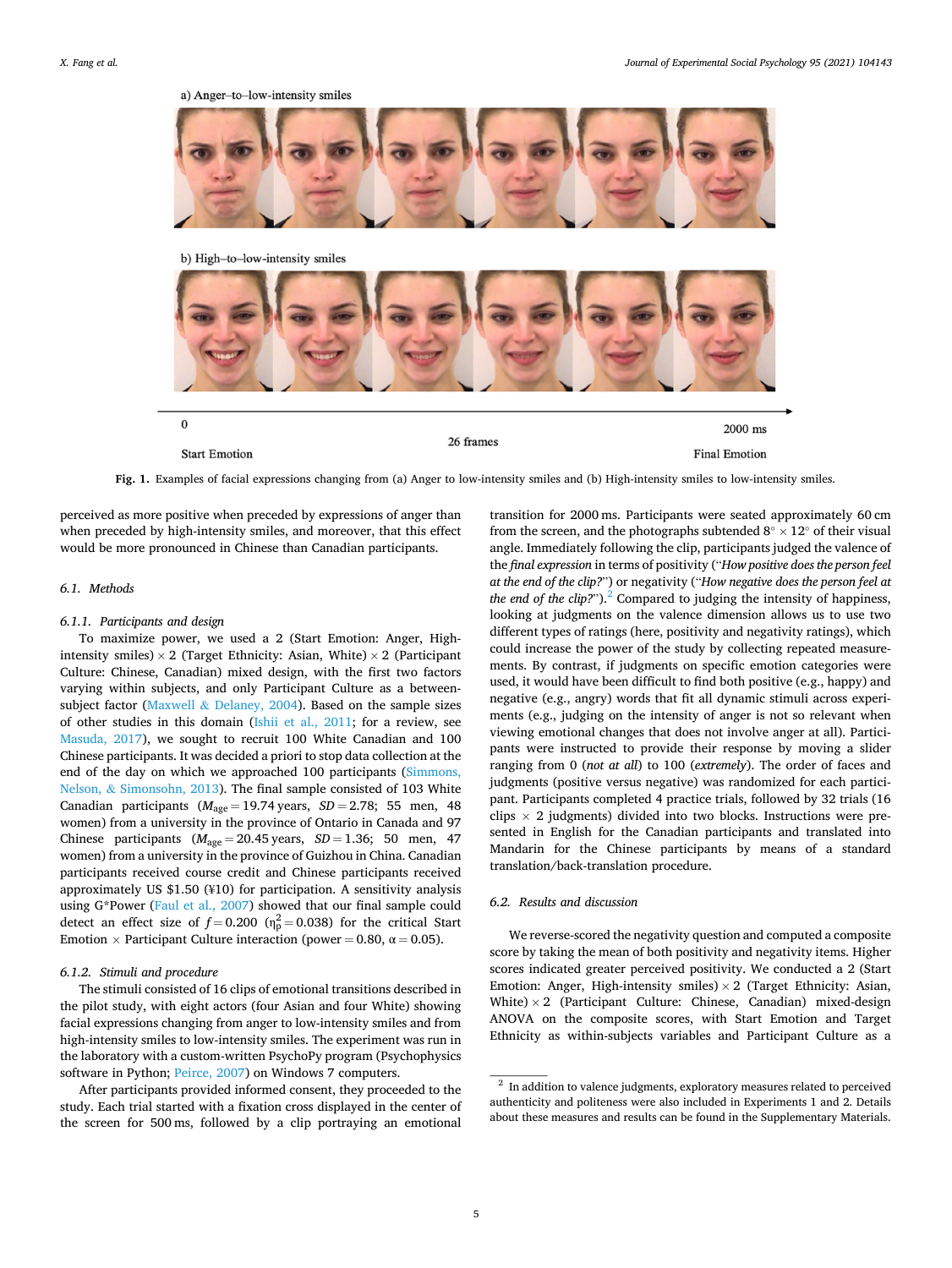#### **Table 1**

Participant culture  $\times$  start emotion  $\times$  target ethnicity  $\times$  target gender mixeddesign analysis of variance for perceived positivity of smiles in experiment 1.

| Effect                  | F      | df     | p       | $\eta_{\rm p}^2$ |
|-------------------------|--------|--------|---------|------------------|
| Participant Culture (P) | 14.33  | (1198) | < 0.001 | 0.067            |
| Start Emotion (E)       | 192.03 | (1198) | < 0.001 | 0.492            |
| Target Ethnicity (T)    | 5.59   | (1198) | 0.019   | 0.027            |
| $P \times E$            | 5.52   | (1198) | 0.020   | 0.027            |
| $P \times T$            | 9.74   | (1198) | 0.002   | 0.047            |
| $E \times T$            | 0.23   | (1198) | 0.633   | 0.001            |
| $P \times E \times T$   | < 0.01 | (1198) | 0.953   | < 0.001          |

*Note.* The perceived positivity of smiles was computed by taking the mean of both positivity and negativity (reversed-scored) items. Statistically significant results are shown in bold.

between-subjects variable.<sup>3</sup> See Table 1 for a complete overview of effects.

The main effects of Participant Culture and Target Ethnicity were significant. Canadian participants  $(M = 62.40, SD = 7.00)$  perceived smiles as more positive than Chinese participants  $(M = 58.51,$  $SD = 7.54$ , and smiles of White targets ( $M = 61.13$ ,  $SD = 8.64$ ) were perceived as more positive than smiles of Asian targets  $(M = 59.90,$  $SD = 8.30$ ). Furthermore, the main effect of Start Emotion was significant, reflecting the predicted contrast effect, with low-intensity smiles being perceived as more positive when preceded by anger expressions (*M* = 67.37, *SD* = 10.58) than high-intensity smiles (*M* = 53.66,  $SD = 10.10$ ).

Importantly, this effect was qualified by the expected Start Emotion by Participant Culture two-way interaction. Because our primary predictions were related to the size of the contrast effects relating to start emotions within each culture, this interaction was decomposed by Participant Culture (see Fig. 2). For Chinese participants, low-intensity smiles were perceived as more positive when preceded by anger  $(M = 66.57, SD = 11.31)$  than high-intensity smiles  $(M = 50.45,$ *SD* = 10.41), *t*(96) = 10.13, *p <* .001, Cohen's *d* = 1.03, 95% CI [0.78, 1.27]. For Canadian participants, low-intensity smiles were also perceived as more positive when preceded by anger  $(M = 68.12,$  $SD = 9.82$ ) than high-intensity smiles  $(M = 56.68, SD = 8.83)$ , *t*  $(102) = 9.40, p < .001$ , Cohen's  $d = 0.93, 95\%$  CI [0.69, 1.16]. As expected based on the significant two-way interaction between Start Emotion and Participant Culture, an independent *t*-test indicated that the difference score related to ratings of anger–to–low-intensity smiles and high-intensity smiles–to–low-intensity smiles for Chinese participants ( $M_{diff}$  = 16.12, *SD* = 15.67), was larger than the difference score for ratings of anger–to–low-intensity smiles and high-intensity smiles–to–low-intensity smiles for Canadian participants  $(M_{diff} = 11.44,$ *SD* = 12.35), *t*(198) = 2.35, *p* = .020, Cohen's *d* = 0.33, 95% CI [0.05, 0.61]. These findings suggest that, as predicted, Chinese participants showed larger contrast effects than Canadian participants.

Chinese



**Fig. 2.** Perceived positivity of low-intensity smiles as a function of start emotion and participant culture in experiment 1.

Participant Culture

Canadian

*Note.* The violin plot shows the full distribution of the data, with the width of the outlined area representing the proportion of the data located there. The points indicate the mean and error bars indicate 95% confidence intervals.

The results of Experiment 1 provide initial support for our prediction that perceptions of smiles are more influenced by preceding emotional expressions for Chinese as compared to Canadian perceivers. In particular, low-intensity smiles were perceived as more positive when preceded by anger expressions than when preceded by high-intensity smiles and this difference was larger for Chinese than Canadian participants.

#### **7. Experiment 2**

 $\overline{4}$ 

 $2($ 

The goal of Experiment 2 was to examine whether the findings in Experiment 1 replicate and generalize to other emotional transitions and other populations. In particular, in addition to the clips showing emotional expressions changing from anger to low-intensity smiles used in the first study, we employed clips containing another start emotion, fear, which is high in arousal and negative in valence, as well as a neutral expression. Furthermore, we included clips depicting an alternative final expression, a high-intensity smile. The stimuli in Experiment 2, therefore, included clips in which anger, fear, and neutral expressions changed to low- and high- intensity smiles. The inclusion of these additional clips not only allowed us to rule out the possibility that the effects observed in Experiment 1 would be specific to the start expression of anger or to the final expression of low-intensity smiles but it also increased the statistical power to detect the hypothesized effects by augmenting the number and variability of stimuli (Westfall, Kenny, & Judd, 2014). To examine whether this pattern of findings would extend to other Western and Eastern populations, in Experiment 2, we recruited participants from the Netherlands and a different region of China.

As in Experiment 1, we predicted larger contrast effects in the perception of smiles when preceded by negative expressions than by non-negative expressions. Specifically, we expected that both low- and high-intensity smiles would be perceived as more positive when preceded by expressions of anger or fear than by neutral expressions. Moreover, we predicted that Easterners would show larger contrast effects than Westerners and that this pattern of results would be found regardless of the intensity of the final smile.

#### *7.1. Methods*

#### *7.1.1. Participants and design*

To maximize power, we utilized a 2 (Final Smile Intensity: Low, High)  $\times$  3 (Start Emotion: Anger, Fear, Neutral)  $\times$  2 (Target Ethnicity: Asian, White)  $\times$  2 (Participant Culture: Chinese, Dutch) mixed design with all factors being within-subject except Participant Culture. We

 $3$  Given that previous work has shown that gender-based emotion stereotypes might influence the interpretation of emotional behavior (e.g., Fabes & Martin, 1991; Plant, Hyde, Keltner, & Devine, 2000), we also conducted mixed-design ANOVAs including Target Gender. This factor qualified the predicted Start Emotion by Participant Culture two-way interaction in Experiment 1 but not Experiment 2. Consistent with our predictions, a larger contrast effect was found for Eastern compared to Western participants for all conditions across both experiments except one (White female targets in Experiment 1). Specifically, the difference score related to anger–to–low-intensity smiles and highintensity smiles–to–low-intensity smiles displayed by White female targets did not differ between Chinese and Canadian participants. Because the effects involving Target Gender were not consistent across experiments and the pattern of results regarding the main hypotheses remained largely the same, we report these analyses in the Supplementary Material. There we also report results of linear mixed effects models for both experiments, which yielded similar conclusions (see Supplementary Tables S10 and S11 for details).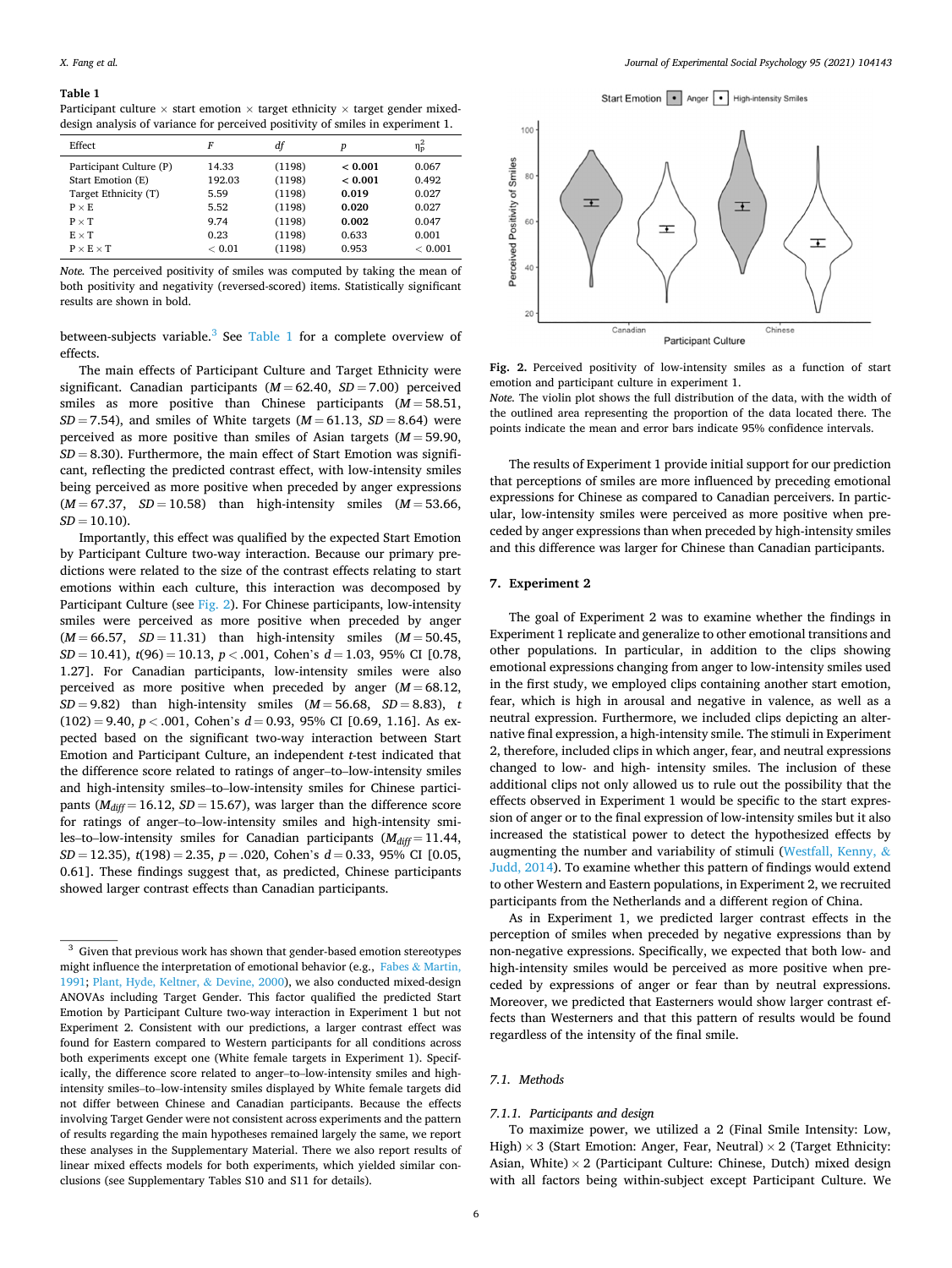recruited 82 White Dutch participants ( $M_{\text{age}} = 23.02$  years,  $SD = 4.65$ ; 23 men, 59 women) from a university in the province of North Holland in the Netherlands and 93 Chinese participants  $(M<sub>age</sub> = 18.76$  years,  $SD = 1.54$ ; 56 men, 37 women) from a university in the province of Zhejiang in China. Dutch participants received either course credit or US \$5.50 (€5) and Chinese participants received approximately US \$2.50 (¥15) for participation. A sensitivity analysis using  $G*Power$  (Faul et al., 2007) showed that our final sample could detect an effect size of  $f = 0.168$  ( $\eta_p^2 = 0.027$ ) for the critical Start Emotion  $\times$  Participant Culture interaction (power = 0.80,  $\alpha$  = 0.05).

#### *7.1.2. Stimuli and procedure*

The stimuli consisted of 48 clips of emotional transitions as described in the Pilot Study, with eight actors (four Asian and four White) showing facial expressions changing from anger, fear, and neutral to low- or highintensity smiles. As in Experiment 1, participants completed 4 practice trials followed by 96 trials (48 clips  $\times$  2 evaluative judgments) divided into two blocks. Instructions were written in English and translated into Chinese (Mandarin) and Dutch by means of a standard translation/backtranslation procedure.

#### *7.2. Results and discussion*

As in Experiment 1, we first reverse-scored the negativity question and computed a composite score by taking the mean of both positivity and negativity items. Higher scores indicated greater perceived positive feelings. We conducted a 2 (Final Smile Intensity: Low, High)  $\times$  3 (Start Emotion: Anger, Fear, Neutral)  $\times$  2 (Target Ethnicity: Asian, White)  $\times$  2 (Participant Culture: Chinese, Dutch) mixed-design ANOVA on the composite scores. Final Smile Intensity, Start Emotion, and Target Ethnicity were within-subject variables, and Participant Culture was a between-subject variable. See Table 2 for a complete overview of effects.

The main effects of Participant Culture, Target Ethnicity, and Final Smile Intensity were significant. Dutch participants ( $M = 67.96$ ,  $SD = 8.09$ ) perceived smiles as more positive than Chinese participants  $(M = 58.84, SD = 7.35)$ , smiles of White targets  $(M = 64.45, SD = 8.73)$ were perceived as more positive than smiles of Asian targets  $(M = 61.78$ ,  $SD = 9.78$ , and high-intensity smiles  $(M = 70.36, SD = 10.51)$  were perceived as more positive than low-intensity smiles  $(M = 55.87)$ ,  $SD = 9.95$ ). Furthermore, the predicted main effect of Start Emotion was significant. The pattern of results once again reflected a contrast effect in which smiles were perceived as more positive when preceded by angry expressions  $(M = 64.22, SD = 9.15)$  than neutral expressions

#### **Table 2**

Participant culture  $\times$  start emotion  $\times$  final smile intensity  $\times$  target ethnicity mixed-design analysis of variance for perceived positivity of smiles in experiment 2.

| Effect                         | F      | df     | p       | $\eta_p^2$ |
|--------------------------------|--------|--------|---------|------------|
| Participant Culture (P)        | 61.01  | (1173) | < 0.001 | 0.261      |
| Start Emotion (E)              | 19.49  | (2346) | < 0.001 | 0.101      |
| Final Smile Intensity (I)      | 366.57 | (1173) | < 0.001 | 0.679      |
| Target Ethnicity (T)           | 51.02  | (1173) | < 0.001 | 0.228      |
| $P \times E$                   | 6.81   | (2346) | 0.001   | 0.038      |
| $P \times I$                   | 0.01   | (1173) | 0.935   | < 0.001    |
| $P \times T$                   | 3.15   | (1173) | 0.078   | 0.018      |
| $E \times I$                   | 0.79   | (2346) | 0.454   | 0.005      |
| $E \times T$                   | 11.09  | (2346) | < 0.001 | 0.060      |
| $I \times T$                   | 4.82   | (1173) | 0.029   | 0.027      |
| $P \times E \times I$          | 2.47   | (2346) | 0.086   | 0.014      |
| $P \times E \times T$          | 2.78   | (2346) | 0.063   | 0.016      |
| $P \times I \times T$          | 1.82   | (1173) | 0.179   | 0.010      |
| $E \times I \times T$          | 11.93  | (2346) | < 0.001 | 0.065      |
| $P \times E \times I \times T$ | 0.21   | (2346) | 0.814   | 0.001      |

*Note.* The perceived positivity of smiles was computed by taking the mean of both positivity and negativity (reversed-scored) items. Statistically significant results are shown in bold.

 $(M = 61.48, SD = 10.43), t(174) = 5.81, p < .001, Cohen's d = 0.44, 95\%$ CI [0.28, 0.59]. Likewise, smiles were perceived as more positive when preceded by expressions of fear  $(M = 63.65, SD = 9.12)$  than neutral expressions  $(M = 61.48, SD = 10.43)$ ,  $t(174) = 4.12, p < .001$ , Cohen's  $d = 0.31$ , 95% CI [0.16, 0.46]. As expected, there was no difference in perceived positivity of final smiles when preceded by angry versus fearful expressions,  $t(174) = 1.65$ ,  $p = .100$ , Cohen's  $d = 0.12$ , 95% CI  $[-0.02, 0.27]$ .

Importantly, the hypothesized Start Emotion by Participant Culture two-way interaction was significant. In accordance with Experiment 1, the Start Emotion by Participant Culture interaction was decomposed by Participant Culture (see Fig. 3). For Chinese participants, the effect of Start Emotion was significant,  $F(2, 184) = 19.84$ ,  $p < .001$ ,  $\eta_p^2 = 0.177$ , 90% CI [0.096, 0.253]. Specifically, Chinese participants perceived smiles to be more positive when they were preceded by angry expressions  $(M = 60.33, SD = 8.04)$  than neutral expressions  $(M = 56.32,$ *SD* = 9.05),  $t(92) = 5.45$ ,  $p < .001$ , Cohen's  $d = 0.57$ , 95% CI [0.34, 0.78]. Likewise, they perceived smiles to be more positive when they were preceded by expressions of fear  $(M = 59.88, SD = 7.81)$  than neutral expressions  $(M = 56.32, SD = 9.05)$ ,  $t(92) = 4.31$ ,  $p < .001$ , Cohen's  $d = 0.37$ , 95% CI [0.16, 0.58]. As expected, there was no difference between the positivity ratings of final smiles preceded by anger versus fear, *t*(92) = 0.91, *p* = .363, Cohen's *d* = 0.09, 95% CI [− 0.11, 0.30].

For Dutch participants, the effect of Start Emotion was marginally significant,  $F(2, 162) = 3.00$ ,  $p = .052$ ,  $\eta_p^2 = 0.036$ , 90% CI [0.000, 0.086]. Specifically, Dutch participants perceived smiles as more positive when preceded by expressions of anger  $(M = 68.63, SD = 8.32)$  than neutral expressions  $(M = 67.33, SD = 8.68)$ ,  $t(81) = 2.48, p = .015$ , Cohen's  $d = 0.21$ , 95% CI [0.05, 0.49]. However, no difference in positivity ratings was found between final smiles preceded by expressions of fear  $(M = 67.92, SD = 8.65)$  compared to neutral expressions  $(M = 67.33, SD = 8.68), t(81) = 1.02, p = .310, Cohen's d = 0.11, 95%$ CI [− 0.10, 0.33]. There was also no difference between the positivity ratings of final smiles preceded by anger versus fear,  $t(81) = 1.45$ , *p* = .150, Cohen's *d* = 0.16, 95% CI [−0.06, 0.38].

As expected based on the significant two-way interaction between Start Emotion and Participant Culture, an independent *t*-test indicated that the difference score related to ratings of anger–to–smiles and neutral–to–smiles for Chinese participants  $(M_{diff} = 4.01, SD = 7.09)$ , was larger than the difference score for ratings of anger–to–smiles and neutral–to–smiles for Dutch participants  $(M<sub>diff</sub> = 1.29, SD = 4.73)$ , *t*  $(173) = 2.94$ ,  $p = .004$ , Cohen's  $d = 0.45$ , 95% CI [0.14, 0.75]; an



**Fig. 3.** Perceived positivity of smiles as a function of start emotion and participant culture in experiment 2.

*Note.* The violin plot shows the full distribution of the data, with the width of the outlined area representing the proportion of the data located there. The points indicate the mean and error bars indicate 95% confidence intervals.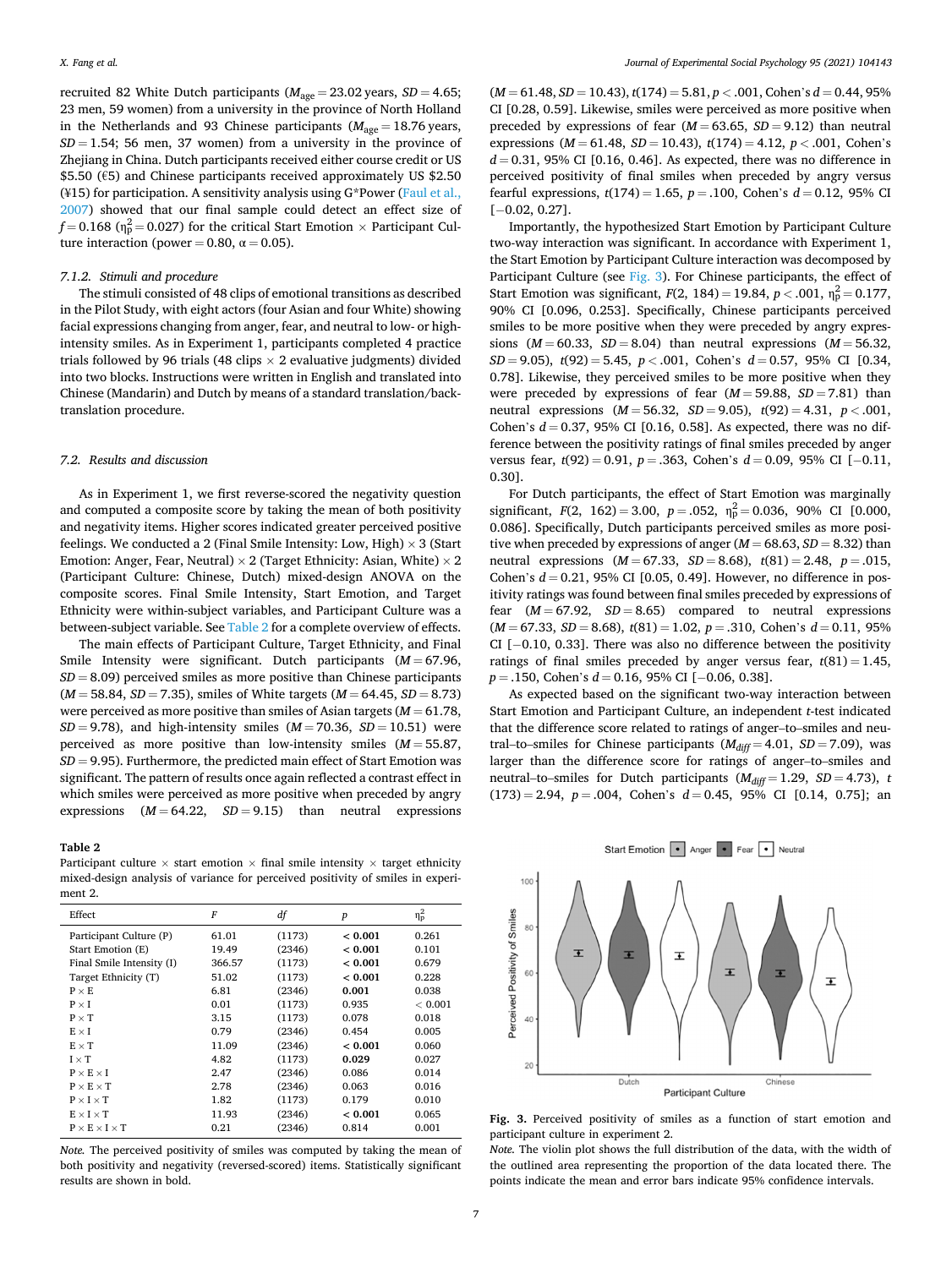independent *t*-test indicated that the difference score related to ratings of fear–to–smiles and neutral–to–smiles for Chinese participants  $(M<sub>diff</sub> = 3.57, SD = 7.98)$ , was also larger than the difference score for ratings of fear–to–smiles and neutral–to–smiles for Dutch participants (*Mdiff* = 0.59, *SD* = 5.21), *t*(173) = 2.88, *p* = .004, Cohen's *d* = 0.44, 95% CI [0.14, 0.74].

Together, the current pattern of results conceptually replicates the findings in Experiment 1 by showing that Chinese participants exhibited significantly larger contrast effects than Dutch participants when judging the positivity of smiles preceded by facial expressions of negative emotions (anger and fear) versus neutral expressions. In particular, although Dutch participants perceived both high- and low-intensity smiles as more positive when they were preceded by expressions of anger and fear than neutral expressions, this effect was smaller than that for Chinese participants. Together, these findings provide further support for the hypothesized accentuated effect of temporal emotional contexts for Eastern as compared to Western perceivers.

#### **8. General discussion**

Across two experiments, we found evidence of cultural differences in the influence of temporal emotional context on emotion judgments. Specifically, participants from two different regions of China showed larger differences in the perceived positivity of smiles preceded by different emotional expressions than did Canadian and Dutch participants. These results provide an important extension to the existing literature on East-West differences in perceptions of emotions. Although previous research has shown that concurrent contexts differentially influence attributions, evaluations, and emotion judgments of perceivers from Eastern and Western cultures (Ishii, Reyes, & Kitayama, 2003; Kitayama et al., 2003; Kitayama & Ishii, 2002; Masuda et al., 2008; Masuda & Kitayama, 2004; Masuda & Nisbett, 2001), little is known about how culture interacts with temporal changes in facial expressions to shape emotion perception. The present work provides the first evidence for cultural differences in affective judgments as a function of preceding expressions, that is, Easterners' judgments of smiles are more strongly influenced by preceding facial expressions than Westerners' judgments.

Consistent with previous research that has shown contrast effects in which start emotions can shift the perceived valence of the final emotions in the opposite direction (Jellema et al., 2011; Palumbo & Jellema, 2013), our results demonstrate cultural differences in the extent to which this shift occurs. Specifically, in Experiment 1, when lowintensity smiles were preceded by anger expressions they were perceived as more positive than when they were preceded by highintensity smiles, and this difference was larger for Easterners than for Westerners. Similarly, in Experiment 2, when low- as well as highintensity smiles were preceded by expressions of anger or fear they were perceived as more positive than when preceded by neutral expressions, and these differences were again more pronounced for Easterners than Westerners. Together, these findings indicate that when judging others' current emotional states, Easterners take past emotional contexts into account to a greater extent than Westerners.

Because identifying emotions is critical to harmonious social relations, knowledge from these findings can facilitate interactions in a wide variety of situations. For example, by understanding cultural differences in how people are impacted by dynamic emotional contexts, communication can improve between immigrants from Eastern and Western cultures in a multicultural country. Furthermore, this knowledge has the potential to foster understanding between nations. For example, knowing how people from Eastern and Western cultures interpret dynamic emotional expressions can smooth the cultural adaptation of international students. This information also has the potential to inform both the government and private sectors on how to communicate and negotiate with governments and businesses from other cultures, thereby improving international relations and financial outcomes.

It is noteworthy that the current pattern of results cannot be accounted for by cultural differences in perceptions of constituent facial expressions. In contrast to previous research (Jack, Blais, Scheepers, Schyns, & Caldara, 2009) that has examined accuracy in emotion recognition, the focus of the current research is on valence judgments of facial expressions. Although Easterners may be less accurate than Westerners in recognizing certain emotional facial expressions, our pilot study provided evidence that Easterners and Westerners did not differ in their affective judgments of any of the constituent static facial expressions except anger. Notably, anger was perceived as more positive by Chinese than Canadian participants. However, this difference cannot explain the observed pattern of results. If the observed cultural differences in the perception of emotional transitions were due to cultural differences in the perception of the constituent static expressions, then larger differences in the positivity ratings between start emotions (anger vs. high-intensity smiles in Experiment 1; anger/fear vs. neutral in Experiment 2) in Westerners would result in the final smiles being perceived as more rather than less different compared to Easterners. Thus, if anything, the differential perceptions of static facial expressions of anger indicate a more conservative test of our hypothesis and underline the importance of cultural differences in attending to preceding facial expressions.

Although beyond the scope of the current study aims, we suggest four possible theoretical explanations to account for the contrast effects that occurred when judging transitions of facial expressions. First, the contrast effects could be viewed from the general framework of context effects in evaluative judgments (Bless & Schwarz, 2010). Information that is used in forming a representation of the target results in assimilation effects, whereas information that is excluded from forming a representation of the target results in contrast effects. For example, including positive features in the representation of the target results in a more positive representation and hence a more positive judgment, whereas excluding positive features results in less positive judgment. How information is used depends on a variety of factors that include similarity between context and target stimuli (Herr et al., 1983; Hsu & Wu, 2019) and sequential or simultaneous presentation formats (Wedell et al., 1987). In the present research, it is possible that the dissimilarities between the start and final emotions, as well as the sequential presentation of the emotional stimuli both contribute to the observed contrast effects. Second, the contrast effects might be aftereffects induced by adaptation (Hsu & Young, 2004; Webster et al., 2004; Xu et al., 2008). A period of prolonged constant stimulation of an adapting stimulus (e.g., an angry face) makes it appear less extreme in its character (less angry), and as a result, a new test stimulus afterwards appears to have opposite characteristics (more happy). Third, the contrast effects might be caused by representational momentum, with observer's memory for the final location of a moving target being displaced along the direction of target motion (see Hubbard, 2005, for a review). In the present studies, the change on the valence dimension (e.g., from negative to positive) might make participants displace the intensity of the final expression further along the changing trajectory (e.g., more positive). Finally, the contrast effects may reflect observers' (unintentional) anticipation of the actor's future emotional state based on the immediate perceptual history (Jellema et al., 2011; Palumbo & Jellema, 2013). For instance, in the present research, when viewing an actor's expression changing from anger to low-intensity smiles, the observer may anticipate that the change will continue in the direction of becoming more positive, and thus judge the final expression as more positive.

These four processes are not necessarily mutually exclusive. Two or more of them could co-exist to account for the current pattern of results. Palumbo and Jellema (2013) demonstrated that the contrast effects in the perception of transitions of emotional expressions were more likely to be caused by emotional anticipation than adaptation or representational momentum, however, they did not provide direct evidence for an emotional anticipation account. Therefore, systematic comparisons will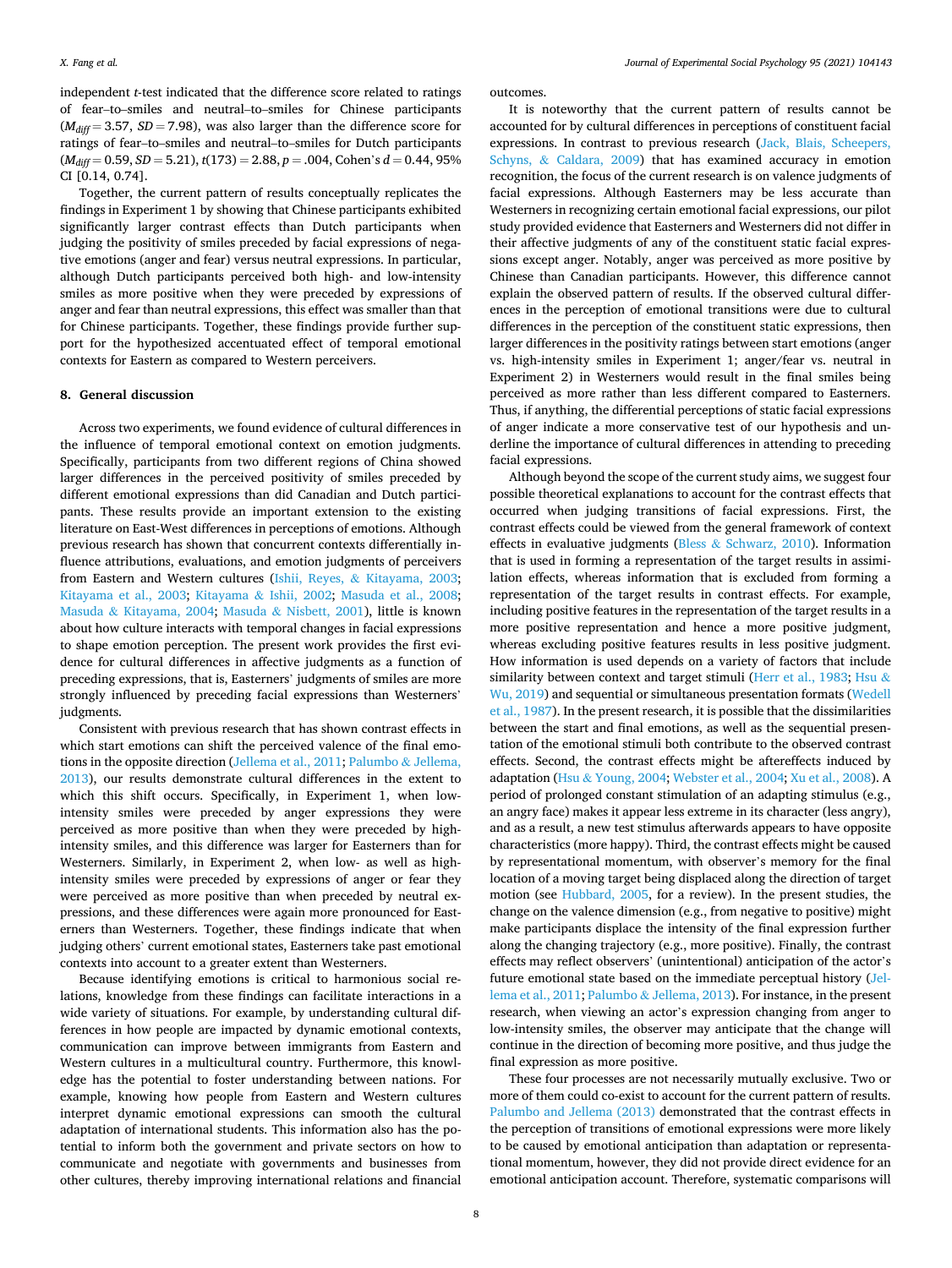be needed in future research to establish the contributions of these potential mechanisms to contrast effects for judgments of transitions of facial expressions.

The goal of the current research was not to compare these various underlying mechanisms, but to investigate whether contrast effects in responses to sequentially presented facial emotional expressions are moderated by culture. The core finding of our study, that Eastern participants exhibited a greater contrast effect than Western participants, speaks to this key question. Still, our finding allows for some speculation with regard to possible underlying mechanisms. There are accounts arguing that culture tends to play a more pronounced role in top-down processes than bottom-up processes (Senzaki, Masuda, & Ishii, 2014). If this is the case, the differing magnitudes of contrast effects observed in Eastern and Western participants would be more likely due to emotional anticipation (more reflective of top-down processes) than adaptation or representational momentum (more reflective of bottom-up processes). Moreover, our findings are consistent with research showing that Easterners are more likely than Westerners to attend to, and be influenced by, information pertaining to the past and future (for a review, see Gao, 2016). But why might Easterners be more likely than Westerners to incorporate information from the temporal context? Previous research has established that Easterners tend to be more holistic, attend to the entire field, and explain events with reference to the current context, whereas Westerners tend to be analytical, attend primarily to attributes of the focal object, and detach events from their current context (Kitayama et al., 2003; Masuda et al., 2008; Masuda & Kitayama, 2004; Masuda & Nisbett, 2001; Nisbett et al., 2001). Our data indicates that Easterners' tendency toward holistic processing may also apply to the integration of temporal emotional contexts, at least in the perception of facial expressions. Because cultural differences in social orientation and cognition are not always reducible to individual differences (Na et al., 2010), it is challenging to establish individual associations between holistic/analytic cognition and magnitudes of contrast effects. However, further research with more countries that vary in the dimension of holistic/analytical cognition could allow for tests of its influence on the integration of temporal emotional contexts.

Cultural differences in attentional tendencies may also impact eyemovement scan patterns when observing transitions of facial expressions. There is some evidence that when presented with static facial expressions, Easterners attend more to the eyes and Westerners' attention is distributed evenly across the face (Jack et al., 2009). It is not clear, however, how these visual patterns of attention would map onto the current emotional transitions (from neutral or negative emotions to smiles), which tend to encompass changes in muscle activation around both the mouth and the eyes. Future research is therefore recommended to investigate whether Easterners and Westerners attend to different facial features differently when viewing emotional transitions and how this process impacts the perception of final emotions.

Most research on cultural differences in emotion perception has relied on static emotional expressions. Although much has been learned from this work, emotional expressions in real life are not static but dynamically evolving over time. The use of dynamic facial expressions in the current research thus represents a step toward greater ecological validity. Future research could further improve ecological validity by including spontaneous dynamic expressions. For example, would a similar effect occur for natural emotional changes that are typically low in clarity and intensity? And if so, would this effect be larger for Easterners than for Westerners? Furthermore, we have only investigated the impact of a limited number of negative start emotions (fear and anger) on perceptions of final smiling expressions, hence it remains to be seen whether a similar pattern of results would occur for other start emotions such as sadness or disgust or other final emotions such anger or fear.

Another avenue for future research would be to examine whether East-West differences exist in the perception of the start emotions. In addition to making perceptual judgments of the final emotions, we recommend investigating whether and how final emotions influence

participants retrospectively interpret the start emotions. Would assimilation or contrast effects occur in this process and would this influence be stronger for Easterners than Westerners?

Finally, in addition to the perception of facial expressions, future researchers might consider investigating whether Easterners' tendency toward integrating temporal contextual information also occurs in other domains such as emotional experiences, trait attributions, decision making, and person perception. For example, Kirkland and Cunningham (2012) suggested that a mildly positive affective state can be construed as pleasant or aversive, depending on whether it follows a worse or better state, respectively. If emotions are indeed partly determined by the interaction of one's current affective state and previous affective state, would culture influence this process? Moreover, although some studies have shown cultural differences in memorizing and thinking about the past, the present, and the future, a further avenue for future research would be to examine how Easterners' and Westerners' perceptions of a person (or object) differ when provided with information about the person's (or object's) past or future.

#### **9. Conclusion**

The present research provides the first evidence that Easterners show larger differentiation in the perceived valence of smiles preceded by different emotional expressions than Westerners. Extending previous work on cultural differences related to the impact of concurrent contexts on a host of processes (Kitayama et al., 2003; Masuda & Kitayama, 2004; Masuda & Nisbett, 2001), including emotion perception (Ishii et al., 2003; Kitayama & Ishii, 2002; Masuda et al., 2008; Tanaka et al., 2010), these results suggest that Easterners are also more likely than Westerners to incorporate information from temporal emotional contexts. Although more cross-cultural research in other domains of person perception is warranted, the present research represents an important first step toward a better understanding of the divergent effects of temporal contexts on emotion perception across Eastern and Western cultures.

### **Author contributions**

X. Fang, D. A. Sauter, K. Kawakami, and G. A. Van Kleef developed the study concept and design. X. Fang collected data, performed the data analysis and interpretation under the supervision of D. A. Sauter, K. Kawakami, and G. A. Van Kleef. X. Fang drafted the manuscript, and D. A. Sauter, K. Kawakami, and G. A. Van Kleef provided critical revisions. All authors approved the final version of the manuscript for submission.

#### **Funding**

This work was supported by the China Scholarship Council; the Netherlands Organisation for Scientific Research (275–70-033, 452–09- 010); and the Social Sciences and Humanities Research Council of Canada (435–2018-0907).

## **Appendix A. Supplementary data**

Supplementary data to this article can be found online at https://doi. org/10.1016/j.jesp.2021.104143.

#### **References**

- Ambadar, Z., Schooler, J. W., & Cohn, J. F. (2005). Deciphering the enigmatic face: The importance of facial dynamics in interpreting subtle facial expressions. *Psychological Science, 16*(5), 403–410. https://doi.org/10.1111/j.0956-7976.2005.01548.x.
- Aviezer, H., Hassin, R. R., Ryan, J., Grady, C., Susskind, J., Anderson, A., Moscovitch, M., & Bentin, S. (2008). Angry, disgusted, or afraid? Studies on the malleability of emotion perception. *Psychological Science, 19*(7), 724–732. https://doi.org/10.1111/ j.1467-9280.2008.02148.x.
- Bless, H., & Schwarz, N. (2010). Mental construal and the emergence of assimilation and contrast effects: the inclusion/exclusion model. In *, Vol. 42*. *Advances in experimental social psychology* (pp. 319–373). Academic Press.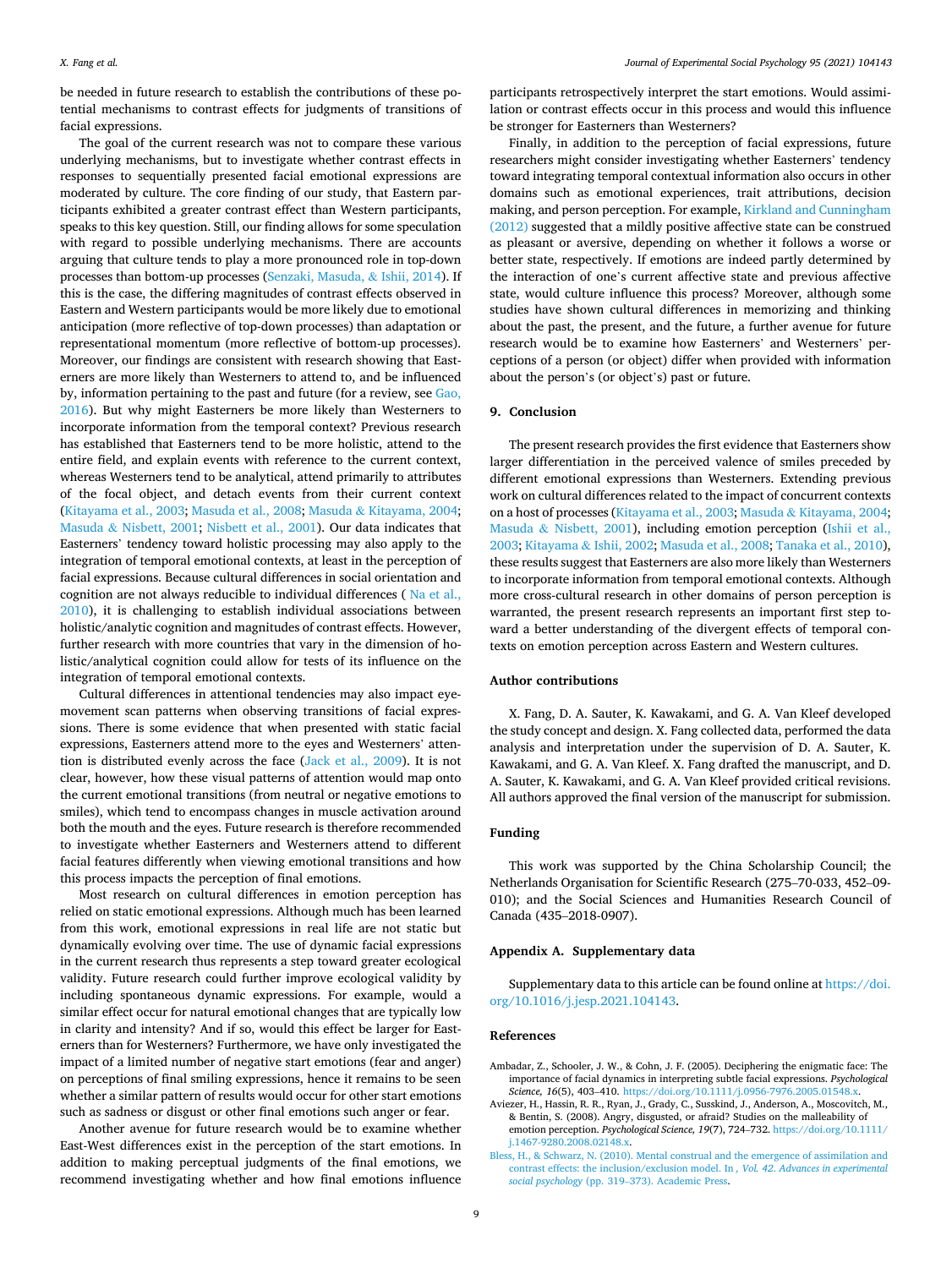Calvo, M. G., Gutiérrez-García, A., Fernández-Martín, A., & Nummenmaa, L. (2014). Recognition of facial expressions of emotion is related to their frequency in everyday life. *Journal of Nonverbal Behavior, 38*(4), 549–567. https://doi.org/10.1007/ s10919-014-0191-3.

- Carroll, J. M., & Russell, J. A. (1996). Do facial expressions signal specific emotions? Judging emotion from the face in context. *Journal of Personality and Social Psychology, 70*(2), 205. https://doi.org/10.1037/0022-3514.70.2.205.
- Chen, L. F., & Yen, Y. S. (2007). *Taiwanese facial expression image database*. Taipei, Taiwan: Brain Mapping Laboratory. Institute of Brain Science, National Yang-Ming University.
- De Gelder, B. (2006). Towards the neurobiology of emotional body language. *Nature Reviews Neuroscience, 7*(3), 242–249. https://doi.org/10.1038/nrn1872.
- Ekman, P. (1972). Universals and cultural differences in facial expressions of emotion. In J. Cole (Ed.), *Nebraska symposium on motivation (Vol. 19, pp. 207*–*283)*. University of
- Nebraska Press. Ekman, P. (2003). Darwin, deception, and facial expression. *Annals of the New York Academy of Sciences, 1000*(1), 205–221. https://doi.org/10.1196/annals.1280.010.
- Ekman, P., Friesen, W. V., & Hager, J. (2002). *Emotional facial action coding system. Manual and investigators guide*. CD-ROM.
- Elfenbein, H. A., & Ambady, N. (2002). On the universality and cultural specificity of emotion recognition: A meta-analysis. *Psychological Bulletin, 128*(2), 203–235. https://doi.org/10.1037/0033-2909.128.2.203.
- Fabes, R. A., & Martin, C. L. (1991). Gender and age stereotypes of emotionality. *Personality and Social Psychology Bulletin, 17*(5), 532–540. https://doi.org/10.1177/ 0146167291175008.
- Fang, X., Sauter, D. A., & Van Kleef, G. A. (2019). Unmasking smiles: The influence of culture and intensity on interpretations of smiling expressions. *Journal of Cultural Cognitive Science*, 1–16. https://doi.org/10.1007/s41809-019-00053-1.
- Fang, X., Van Kleef, G. A., & Sauter, D. A. (2018). Person perception from changing emotional expressions: primacy, recency, or averaging effect? *Cognition and Emotion, 32*(8), 1597–1610. https://doi.org/10.1080/02699931.2018.1432476.
- Faul, F., Erdfelder, E., Lang, A. G., & Buchner, A. (2007). G\* Power 3: A flexible statistical power analysis program for the social, behavioral, and biomedical sciences. *Behavior Research Methods, 39*(2), 175–191. https://doi.org/10.3758/BF03193146.
- Freeman, J. B., & Ambady, N. (2011). When two become one: Temporally dynamic integration of the face and voice. *Journal of Experimental Social Psychology, 47*(1), 259–263. https://doi.org/10.1016/j.jesp.2010.08.018.
- Gable, S. L., Gonzaga, G. C., & Strachman, A. (2006). Will you be there for me when things go right? Supportive responses to positive event disclosures. *Journal of Personality and Social Psychology, 91*(5), 904–917. https://doi.org/10.1037/0022- 3514.91.5.904.
- Gable, S. L., Reis, H. T., Impett, E. A., & Asher, E. R. (2004). What do you do when things go right? The intrapersonal and interpersonal benefits of sharing positive events. *Journal of Personality and Social Psychology, 87*(2), 228–245. https://doi.org/ 10.1037/0022-3514.87.2.228.
- Gao, X. (2016). Cultural differences between East Asian and North American in temporal orientation. *Review of General Psychology, 20*(1), 118–127. https://doi.org/10.1037/ gpr0000070.
- Gudykunst, W. B., Matsumoto, Y., Ting-Toomey, S., Nishida, T., Kim, K., & Heyman, S. (1996). The influence of cultural individualism-collectivism, self construals, and individual values on communication styles across cultures. *Human Communication Research, 22*, 510–543. https://doi.org/10.1111/j.1468-2958.1996.tb00377.x.
- Guo, T., Ji, L. J., Spina, R., & Zhang, Z. (2012). Culture, temporal focus, and values of the past and the future. *Personality and Social Psychology Bulletin, 38*(8), 1030–1040. https://doi.org/10.1177/0146167212443895.
- Herr, P. M., Sherman, S. J., & Fazio, R. H. (1983). On the consequences of priming: Assimilation and contrast effects. *Journal of experimental social psychology, 19*(4), 323–340. https://doi.org/10.1016/0022-1031(83)90026-4.
- Hess, U., Beaupré, M. G., & Cheung, N. (2002). Who to whom and why-cultural differences and similarities in the function of smiles. In M. H. Abel (Ed.), *An empirical reflection on the smile* (pp. 187–216). The Edwin Mellen Press.
- Hoffmann, H., Traue, H. C., Bachmayr, F., & Kessler, H. (2010). Perceived realism of dynamic facial expressions of emotion: Optimal durations for the presentation of emotional onsets and offsets. *Cognition and Emotion, 24*(8), 1369–1376. https://doi. org/10.1080/02699930903417855.
- Hsu, S. M., & Young, A. (2004). Adaptation effects in facial expression recognition. *Visual Cognition, 11*(7), 871–899. https://doi.org/10.1080/13506280444000030.
- Hsu, S. M., & Wu, Z. R. (2019). The roles of preceding stimuli and preceding responses on assimilative and contrastive sequential effects during facial expression perception. *Cognition and Emotion, 34*(5), 890–905. https://doi.org/10.1080/ 02699931.2019.1696752.
- Hubbard, T. L. (2005). Representational momentum and related displacements in spatial memory: A review of the findings. *Psychonomic Bulletin & Review, 12*(5), 822–851. https://doi.org/10.3758/BF03196775.
- Ishii, K., Miyamoto, Y., Mayama, K., & Niedenthal, P. M. (2011). When your smile fades away: Cultural differences in sensitivity to the disappearance of smiles. *Social Psychological and Personality Science, 2*(5), 516–522. https://doi.org/10.1177/ 1948550611399153.
- Ishii, K., Reyes, J. A., & Kitayama, S. (2003). Spontaneous attention to word content versus emotional tone: Differences among three cultures. *Psychological Science, 14*  (1), 39–46. https://doi.org/10.1111/1467-9280.01416.
- Jack, R. E., Blais, C., Scheepers, C., Schyns, P. G., & Caldara, R. (2009). Cultural confusions show that facial expressions are not universal. *Current Biology, 19*(18), 1543–1548. https://doi.org/10.1016/j.cub.2009.07.051.
- Jellema, T., Pecchinenda, A., Palumbo, L., & Tan, E. G. (2011). Biases in the perception and affective valence of neutral facial expressions induced by the immediate

perceptual history. *Visual Cognition, 19*(5), 616–634. https://doi.org/10.1080/ 3506285.2011.56977

- Ji, L. J., Guo, T., Zhang, Z., & Messervey, D. (2009). Looking into the past: Cultural differences in perception and representation of past information. *Journal of Personality and Social Psychology, 96*(4), 761–769. https://doi.org/10.1037/ a0014498.
- Ji, L. J., Peng, K., & Nisbett, R. E. (2000). Culture, control, and perception of relationships in the environment. *Journal of Personality and Social Psychology, 78*(5), 943–955, 10.I037//0O22-3514.78.S.943.
- Kirkland, T., & Cunningham, W. A. (2012). Mapping emotions through time: How affective trajectories inform the language of emotion. *Emotion, 12*(2), 268. https:// doi.org/10.1037/a0024218.
- Kitayama, S., Duffy, S., Kawamura, T., & Larsen, J. T. (2003). Perceiving an object and its context in different cultures: A cultural look at new look. *Psychological Science, 14*(3), 201–206. https://doi.org/10.1111/1467-9280.02432.
- Kitayama, S., & Ishii, K. (2002). Word and voice: Spontaneous attention to emotional utterances in two languages. *Cognition and Emotion, 16*(1), 29–59. https://doi.org/ 10.1080/0269993943000121.
- Kittler, M. G., Rygl, D., & Mackinnon, A. (2011). Special review article: Beyond culture or beyond control? Reviewing the use of Hall's high− /low-context concept. *International Journal of Cross Cultural Management, 11*, 63–82. https://doi.org/ 10.1177/1470595811398797.
- Krumhuber, E. G., Kappas, A., & Manstead, A. S. (2013). Effects of dynamic aspects of facial expressions: A review. *Emotion Review, 5*(1), 41–46. https://doi.org/10.1177/ 1754073912451349.
- Manstead, A. S. R., Wagner, H. L., & MacDonald, C. J. (1983). A contrast effect in judgments of own emotional state. *Motivation and Emotion, 7*(3), 279–290. https:// doi.org/10.1007/BF00991678.
- Markus, H. R., & Kitayama, S. (1991). Culture and the self: Implications for cognition, emotion, and motivation. *Psychological Review, 98*(2), 224–253. https://doi.org/ 10.1037/0033-295X.98.2.224.
- Markus, H. R., & Kitayama, S. (1994). A collective fear of the collective: Implications for selves and theories of selves. *Personality and Social Psychology Bulletin, 20*(5), 568–579. https://doi.org/10.1177/0146167294205013.
- Masuda, T. (2017). Culture and attention: Recent empirical findings and new directions in cultural psychology. *Social and Personality Psychology Compass, 11*(12), Article e12363. https://doi.org/10.1111/spc3.12363.
- Masuda, T., Ellsworth, P. C., Mesquita, B., Leu, J., Tanida, S., & van de Veerdonk, E. (2008). Placing the face in context: Cultural differences in the perception of facial emotion. *Journal of Personality and Social Psychology, 94*(3), 365–381. https://doi. org/10.1037/0022-3514.94.3.365.
- Masuda, T., & Kitayama, S. (2004). Perceiver-induced constraint and attitude attribution in Japan and the US: A case for the cultural dependence of the correspondence bias. *Journal of Experimental Social Psychology, 40*(3), 409–416. https://doi.org/10.1016/ j.jesp.2003.08.004.
- Masuda, T., & Nisbett, R. E. (2001). Attending holistically versus analytically: Comparing the context sensitivity of Japanese and Americans. *Journal of Personality and Social Psychology, 81*(5), 922–934. https://doi.org/10.1037//0022-35I4.81.5.922.
- Masuda, T., & Nisbett, R. E. (2006). Culture and change blindness. *Cognitive Science, 30*  (2), 381–399. https://doi.org/10.1207/s15516709cog0000\_63.
- Masuda, T., Wang, H., Ishii, K., & Ito, K. (2012). Do surrounding figures' emotions affect judgment of the target figure's emotion? Comparing the eye-movement patterns of European Canadians, Asian Canadians, Asian international students, and Japanese. *Frontiers in Integrative Neuroscience, 6*, 72. https://doi.org/10.3389/ fnint.2012.00072.
- Matsumoto, D., & Kudoh, T. (1993). American-Japanese cultural differences in attributions of personality based on smiles. *Journal of Nonverbal Behavior, 17*(4), 231–243. https://doi.org/10.1007/BF00987239.
- Maxwell, S. E., & Delaney, H. D. (2004). *Designing experiments and analyzing data: a model comparison perspective* (2nd ed.). Lawrence Erlbaum Associates.
- Miyamoto, Y. (2013). Culture and analytic versus holistic cognition: Toward multilevel analyses of cultural influences. *Advances in Experimental Social Psychology, 47*, 131–188. https://doi.org/10.1016/B978-0-12-407236-7.00003-6.
- Miyamoto, Y., & Kitayama, S. (2002). Cultural variation in correspondence bias: The critical role of attitude diagnosticity of socially constrained behavior. *Journal of Personality and Social Psychology, 83*(5), 1239–1248. https://doi.org/10.1037/0022- 3514.83.5.1239.
- Na, J., Grossmann, I., Varnum, M. E., Kitayama, S., Gonzalez, R., & Nisbett, R. E. (2010). Cultural differences are not always reducible to individual differences. *Proceedings of the National Academy of Sciences, 107*(14), 6192–6197. https://doi.org/10.1073/ pnas.1001911107.
- Niedenthal, P. M., & Brauer, M. (2012). Social functionality of human emotion. *Annual Review of Psychology, 63*, 259–285. https://doi.org/10.1146/annurev. psych.121208.131605.
- Niedenthal, P. M., Mermillod, M., Maringer, M., & Hess, U. (2010). The simulation of smiles (SIMS) model: Embodied simulation and the meaning of facial expression. *Behavioral and Brain Sciences, 33*(6), 417–480. https://doi.org/10.1017/ S0140525X1000086
- Nisbett, R. E., & Masuda, T. (2003). Culture and point of view. *Proceedings of the National Academy of Sciences, 100*(19), 11163–11170. https://doi.org/10.1073/ pnas.1934527100.
- Nisbett, R. E., Peng, K., Choi, I., & Norenzayan, A. (2001). Culture and systems of thought: Holistic versus analytic cognition. *Psychological Review, 108*(2). https://doi. org/10.1037/0033-295X.108.2.291, 291–230.